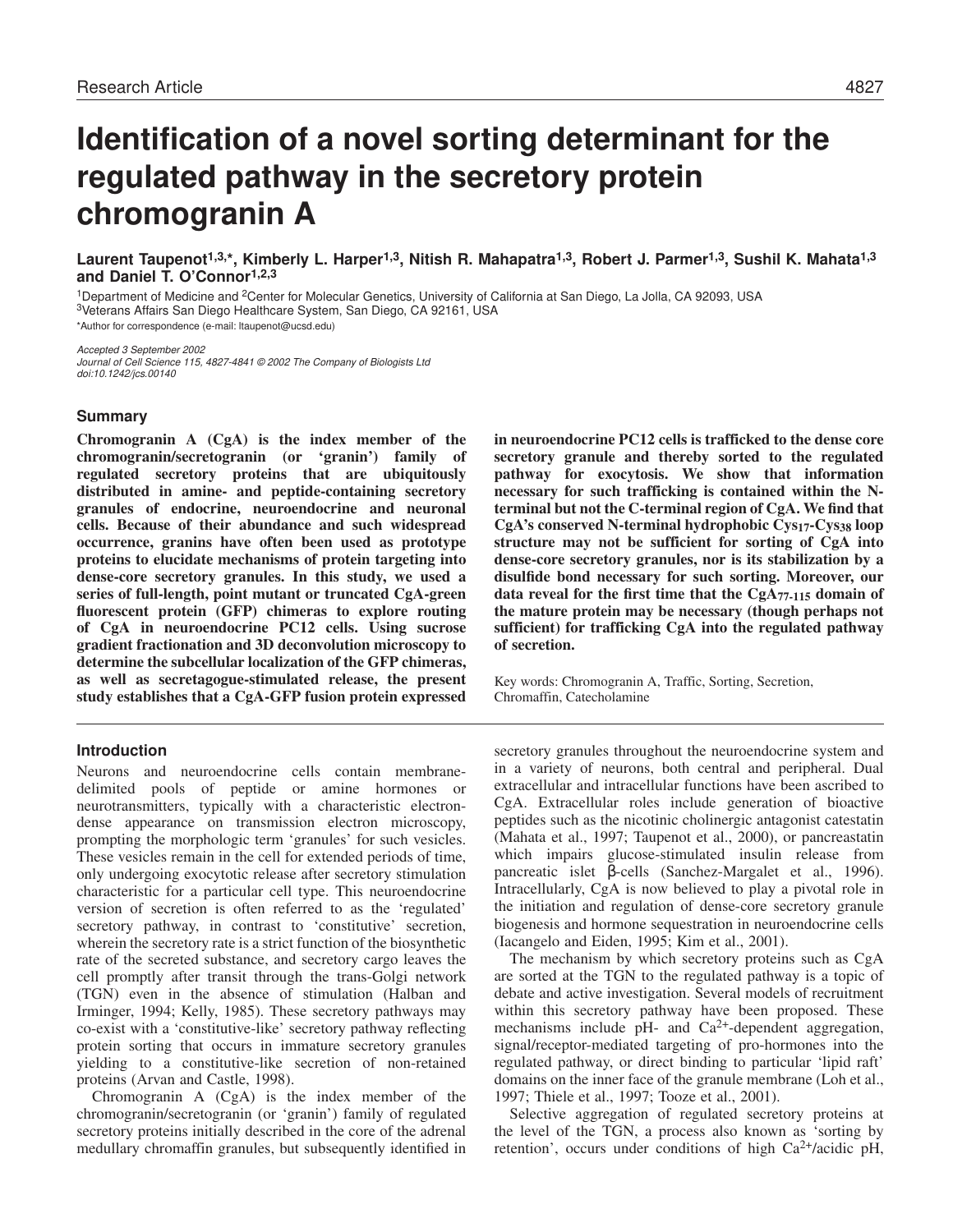which would be a means of segregation away from constitutively secreted proteins and prevent the regulated secretory proteins to escape from maturing granules in the process of constitutive-like secretory pathway (Arvan and Castle, 1998; Chanat and Huttner, 1991; Gerdes et al., 1989; Gorr et al., 1989). For CgA and other granins such as chromogranin B (CgB) and secretogranin II (SgII), this aggregation depends on millimolar  $Ca^{2+}$  concentrations and on a mildly acidic pH, conditions that are fulfilled in the lumen of the TGN (Chanat and Huttner, 1991; Gorr et al., 1989).

The receptor-mediated transport model, also referred to as 'sorting for entry', proposes that a specific sorting signal in the secretory protein binds to a receptor, perhaps located in the TGN, facilitating appropriate trafficking of the protein to the regulated pathway of secretion (Arvan and Castle, 1998; Cool et al., 1997; Loh et al., 1997). The identification of such sorting signal domains in regulated secretory proteins such as CgB (Chanat et al., 1993) or proopiomelanocortin prohormone [POMC (Cool et al., 1997)] is consistent with the signal-receptor-mediated targeting hypothesis. Near its Nterminus, CgB has a conserved intramolecular disulfide loop domain bounded by cysteine residues and containing a preponderance of aliphatic hydrophobic residues. A series of investigations suggested that this loop structure (when stabilized by the disulfide bridge) is both necessary and sufficient for the sorting of CgB from the TGN to secretory granules of PC12 cells (Chanat et al., 1994; Chanat et al., 1993; Glombik et al., 1999; Kromer et al., 1998). Since CgB and CgA share this disulfide loop structure, it has been assumed that this structure would also be a sorting determinant for CgA. However, evidence of a potential role of the CgA loop structure and/or the integrity of its disulfide bridge in sorting from the TGN remains limited, and pH- and  $Ca^{2+}$ dependent aggregation of CgB in vitro are independent of the presence of the hydrophobic disulfide-stabilized loop (Chanat et al., 1994; Glombik et al., 1999).

We previously showed that the N-terminal half region of CgA expressed in PC12 cells as an in-frame fusion with a protein not ordinarily secreted (bacterial chloramphenicol acetyltransferase, or CAT) is trafficked into the regulated secretory pathway, and co-secreted along with catecholamines after exocytotic trigger stimuli (Parmer et al., 1993). In the present study, we aimed to investigate whether a novel CgA-GFP (green fluorescent protein) fusion protein is targeted in situ to catecholamine storage vesicles of CgA in sympathoadrenal PC12 cells, providing a novel way to explore whether discrete domains in the CgA primary structure are crucial for trafficking of the protein to the regulated pathway of secretion. To identify potential determinants for sorting of CgA, we prepared a series of mutants of human CgA fused to the N-terminal end of GFP.

We now report that a CgA-GFP fusion protein expressed in neuroendocrine PC12 cells is trafficked to the dense core secretory granule and thereby sorted to the regulated pathway for exocytosis. We show that information necessary for such trafficking is contained within the N-terminal but not the Cterminal half region of CgA. We find that CgA's N-terminal hydrophobic loop structure may not be sufficient, and its stabilization by a disulfide bond not necessary, for sorting of CgA into dense-core secretory granules. A domain spanning residues 77 to 115 of the CgA mature protein seems to be a necessary (though perhaps not sufficient) sorting determinant for the regulated pathway.

# **Materials and Methods**

### Cell culture and transient transfections

PC12 rat pheochromocytoma cells (obtained from David Schubert, Salk Institute, La Jolla, CA) were cultured in high-glucose Dulbecco's modified Eagle's medium (DMEM) supplemented with 10% heatinactivated horse serum and 5% heat-inactivated fetal bovine serum (Gemini Bioproducts), streptomycin (100 µg/ml) and penicillin (100 U/ml) (Life Technologies). Supercoiled plasmid DNA for transfection was grown in Escherichia coli strain DH-5α (Life Technologies), and purified on columns (Qiagen). Two days before transfection, PC12 cells were split onto either poly-L-lysine coated 18-mm round glass no.1 coverslips (Fisher Scientific) in 12-well Costar plates or onto poly-L-lysine coated 100 mm tissue culture Falcon dishes. Cells were transfected with 1.8 µg (12-well plate) or 10 µg (100 mm dish) of supercoiled plasmid DNA per well, using a high efficiency cationic scaffold method (GenePorter II, Gene Therapy Systems) according to the manufacturer's instructions. Five hours after the beginning of the transfection, culture medium was replaced and cells were further cultured for 48-72 hours. In some experiments, PC12 cells were treated with NGF (2.5S, 100 ng/ml; Life Technologies) 48 hours prior transfection and further differentiated by NGF for an additional 72 hours.

### Cloning and mutagenesis

Full length human CgA (SgP-CgA, including the 18 amino acid signal peptide [MRSAAVLALLLCAGQVTA], or SgP) and several human CgA domains (SgP-CgA1-16, SgP-CgA1-37, SgP-CgA1-39, SgP-CgA1-77, SgP-CgA1-115, SgP-CgA1-153, SgP-CgA1-168, SgP-CgAl-209, SgP-CgA1-224) were obtained by PCR using specific oligonucleotide primers incorporating an *Xho*I restriction site followed by a Kozak translation initiation consensus sequence (GCCACC-ATG) at the 5′ end, and a *Kpn*I restriction endonuclease site at the 3′ end of each domain. pCMV-hCgA served as a template [gift from Lee Helman (Helman et al., 1988)]. The amplified fragments were purified, digested with *Xho*I and *Kpn*I and subcloned in frame into the same sites of the mammalian expression vectors for the enhanced fluorescence variant of wild-type GFP (enhanced GFP, EGFP), pEGFP-N1 or pEGFP-N2 (Clontech), under the control of the cytomegalovirus promoter to produce plasmids pCMV-CgA184- EGFP, pCMV-CgA247-EGFP, pCMV-CgA253-EGFP, pCMV-CgA367-EGFP, pCMV-CgA481-EGFP, pCMV-CgA595-EGFP, pCMV-CgA640-EGFP, pCMV-CgA763-EGFP, pCMV-CgA805- EGFP, pCMV-CgA-EGFP, respectively.

SgP-GFP was obtained by PCR using specific oligonucleotide primers incorporating the18 amino acid signal peptide of human CgA as well as *Xho*I and *Not*I restriction endonuclease sites. The amplified fragment was purified, digested with *Xho*I and *Not*I and subcloned in frame into the same sites of the vector pEGFP-N1 to produce pCMV-SgP-EGFP. The N-terminal deletion mutant of human CgA (SgP-CgA233-439) was obtained by site-directed mutagenesis (QuickChange, Stratagene) performed according to the supplier guidelines. Briefly, specific mutagenic oligonucleotide primers were used to sequentially add *Hin*dIII restriction endonuclease sites at positions 137-142 and 830-835 of the human CgA cDNA. The amplified plasmid was digested by *Hin*dIII and ligated to produce the plasmid pCMV-∆NCgA-EGFP. Disruption of the disulfide loop of human CgA (SgP-CgA∆C17E-GFP) was achieved by site-directed mutagenesis (QuickChange, Stratagene); the amino acid residue 17 in SgP-CgA-GFP was mutated from a cysteine to a glutamic acid to produce the plasmid pCMV-CgA∆C/E-EGFP.

Creation of the fusion protein SgP-GFP-CgA77-115 was achieved by PCR and by site-directed mutagenesis. The EGFP gene termination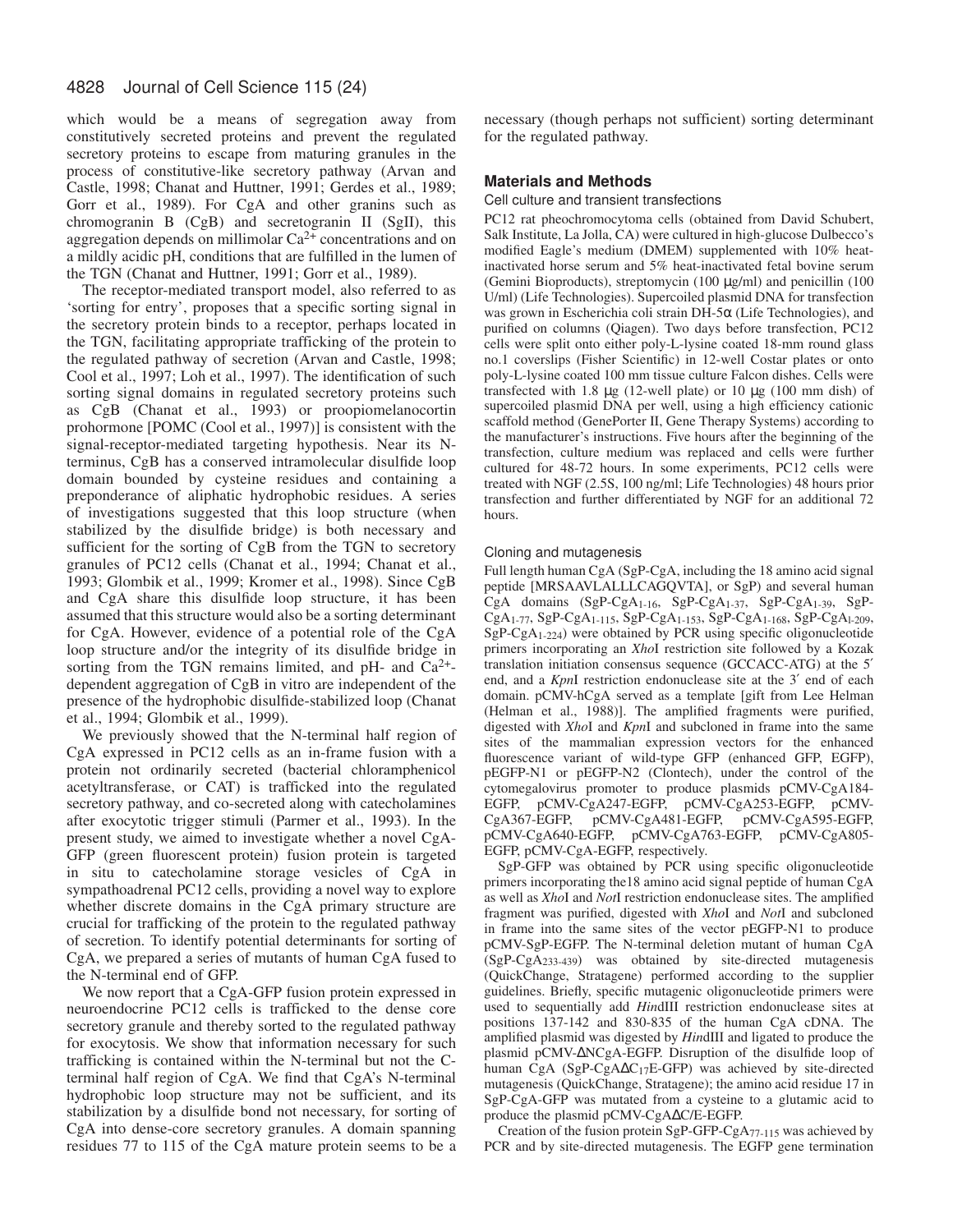signal (TAA) located at position 1393-1395 of plasmid pCMV-SgP-EGFP was mutated (to codon GCA) by site-directed mutagenesis (QuickChange, Stratagene) to produce pCMV-SgP-EGFP(stopmut). Domain CgA365-481 of human CgA cDNA was obtained by PCR using specific oligonucleotide primers incorporating a *Not*I restriction site at the 5′ end, and a *Not*I site preceeded by a termination signal (TAA) at the 3′ end. pCMV-CgA-EGFP served as a template. The amplified fragment was purified, digested with *Not*I and subcloned inframe into the *Not*I site of the vector pCMV-SgP-EGFP(stopmut), to produce pCMV-SgP-EGFP-CgA365-481.

All of the constructs were verified by restriction analysis and nucleotide sequence analysis. In addition, the expression of each chimera was confirmed by immunoblotting of total cell lysate wherein GFP chimera-transfected PC12 cells were lysed in a buffer containing: 50 mM Tris-HCl (pH 7.4), 10 mM NaCl, 5 mM EDTA, 0.5% Triton X-100, 1 mM DTT, protease inhibitor cocktail (Protease inhibitor cocktail Set I, Calbiochem), and centrifuged at 20,000 *g* for 30 minutes at 4°C. Protein lysate of each samples was then processed for immunoblotting using with a purified polyclonal rabbit anti-GFP (Living Colors A.v. peptide antibody, Clontech).

# 3D-imaging by deconvolution microscopy

Images were captured on a DeltaVision deconvolution microscopy system (Applied Precision) operated by SoftWoRx software (Applied Precision) on a Silicon Graphics  $O_2$  workstation using with  $60 \times (NA)$ 1.4) or 100× (NA 1.4) oil immersion objectives. The system included a Photometrics CCD camera mounted on a Nikon inverted fluorescence/dic microscope, and a mercury arc lamp light source. Pixel intensities were kept in the linear response range of the digital camera. 40-50 optical sections along the Z axis were acquired with increments of 0.2 µm. The fluorescent data sets were deconvoluted and analyzed by Delta Vision SoftWoRx programs on a Silicon Graphics Octane workstation (Applied Precision) to generate optical sections or 3D images of the data sets. In some experiments, the extent of colocalization of distinct fluorescent signals was assessed in 3D using Nearcount Image Analyzer software (developed by David Nadeau, UCSD/San Diego Supercomputer Center). Adobe Photoshop 5.5 software was used for additional processing of the images. The following excitation and emission wavelengths were used for imaging: GFP, λex 490±10/λem 528±238 nm; cyan fluorescent protein (CFP, for Golgi visualization; see below), λex 436±10/λem 465±30 nm; Alexa Fluor 594 conjugate (for antibody staining),  $λ_{ex}$  555±28  $/λ_{ex}$  580±20 nm; and Hoechst 33342 (nuclear DNA stain), λex 350/λem 461 nm.

### Chimeric photoprotein fluorescence and immunocytochemistry

Chimeric photoproteins-transfected PC12 cells cultured on poly-Llysine coated glass coverslips were fixed for 1 hour at room temperature with 2% paraformaldehyde in phosphate buffered saline (PBS), pH 7.4, permeabilized with 0.1% Triton X-100 in PBS (10 minutes), and exposed to 1 µg/ml of nucleic acid stain Hoechst 33342 (Molecular Probes) for nuclei visualization. Coverslips were subsequently washed with PBS, mounted in buffered Gelvatol and processed for 3D imaging by deconvolution microscopy. For immunocytochemistry, fixed PC12 cells were incubated for 5 minutes in PBS-glycine (0.1 M) buffer and subsequently exposed for 30 minutes to PBS containing 5% fetal calf serum to reduce non specific antibody labeling. Cell were then incubated for 1 hours at room temperature with a mouse monoclonal anti-rat dopamine βhydroxylase (1:100: PharMingen) in buffer containing 1% bovine serum albumin in PBS. Cells were then washed and incubated for 30 minutes with a Alexa-Fluor-594-conjugated (red) goat anti-mouse IgG,  $F(ab')_2$  (1:250; Molecular Probes) together with 1  $\mu$ g/ml of nucleic acid stain Hoechst 33342 (Molecular Probes). Coverslips were subsequently washed with PBS, mounted in buffered Gelvatol and processed for 3D imaging by deconvolution microscopy.

### Sucrose gradient fractionation

Transiently transfected PC12 cells were labeled for 2 hours with 1 µCi/ml [3H]-L-norepinephrine (71.7 Ci/mmol, DuPont-NEN) in PC12 medium, washed with buffer (150 mM NaCl, 5 mM KCl, 2 mM CaCl2, 10 mM HEPES buffer, pH 7.4). Cells were subsequently harvested by scraping into ice-cold PBS containing protease inhibitors cocktail (Protease inhibitor cocktail set I, Calbiochem), and resuspended in 1 ml ice-cold 0.32 M sucrose, EDTA 1.5 mM, Tris 10 mM pH 7.4, supplemented with protease inhibitor cocktail. Cells were passed 16 times through a 30-gauge needle, and the lysate was centrifuged (800  $g$  for 10 minutes at  $4^{\circ}$ C) to pellet unbroken cells and nuclei. The supernatant was layered over a continuous sucrose density gradient (0.6-2.2 M), and centrifuged at 100,000 *g* for 90 minutes at 4°C. Fractions were collected and assayed for [3H]-L-norepinephrine by scintillation counting, sucrose concentration by refractometry, and detection of GFP fluorescence using a cuvette-based fluorometer (TD700, Turner Designs).

### Secretion assay

For the stimulated release assay, transiently transfected PC12 cells grown on poly-L-lysine-coated 100 mm tissue culture dishes were extensively washed with secretion medium (150 mM NaCl, 5 mM KCl, 2 mM CaCl2, 10 mM HEPES pH 7.4), and subsequently exposed to 2 mM BaCl<sub>2</sub> in Ca<sup>2+</sup>-free secretion medium for 15 minutes. For the constitutive release assay, transiently transfected PC12 cells grown on poly-L-lysine-coated 100 mm tissue culture dishes were extensively washed with Locke's buffer (140 mM NaCl, 4.7 mM KCl, 2.5 mM  $CaCl<sub>2</sub>$ , 1.2 mM KH<sub>2</sub>PO<sub>4</sub>, 1.2 mM MgSO<sub>4</sub>, 0.01 mM EDTA, 10 mM glucose, 0.56 mM ascorbic acid, 15 mM HEPES pH 7.4), and further incubated in Locke's medium for 3 hours at 37°C in 5% CO2.

Extracellular media were collected, cleared by centrifugation (10 minutes, 4000 *g*, 4°C), and concentrated using reverse phase Sep-Pak C-18 silica cartridges (Waters Millipore). The solvent system consisted of 0.1% trifluoroacetic acid in water and 0.1% trifluoroacetic acid in 100% CH3CN. Eluates were lyophilized and immunoblotted using a purified polyclonal rabbit anti-GFP (Living Colors A.v. peptide antibody, Clontech).

### Gel electrophoresis and immunoblotting analysis

Proteins were separated by SDS-PAGE on 10% polyacrylamide gels and transferred onto nitrocellulose sheets (Schleicher and Schuell). Membranes were blocked in buffer containing 5% nonfat dry milk in PBS for 1 hours, incubated for 2 hours with a purified polyclonal rabbit anti-GFP (1:100, Living Colors A.v. peptide antibody, Clontech), and washed for 15 minutes with 0.05% Tween 20 in PBS. Blots were subsequently incubated for 1 hours with an anti-rabbit horseradish peroxidase conjugate secondary antibody (1:3500; BioRad) in blocking buffer. Immunoreactive bands were detected by chemiluminescence (Supersignal West Pico, Pierce).

### **Results**

Subcellular localization of a human CgA-GFP chimeric photoprotein: the CgA-GFP chimera enters chromaffin granules of the regulated secretory pathway

3D deconvolution microscopy

We first designed expression plasmids encoding the enhanced fluorescence variant of wild-type GFP (enhanced GFP, EGFP) fused at GFP's N-terminus to the C-terminus of fulllength human CgA (pCMV-CgA-EGFP; Fig. 3) or the 18 amino acid signal peptide of human CgA (pCMV-SgP-GFP). EGFP (mutations Ser<sub>cc</sub> to Thr<sub>65</sub> and Phe<sub>64</sub> to Leu<sub>64</sub>) has a single, red-shifted excitation peak and fluoresces about 35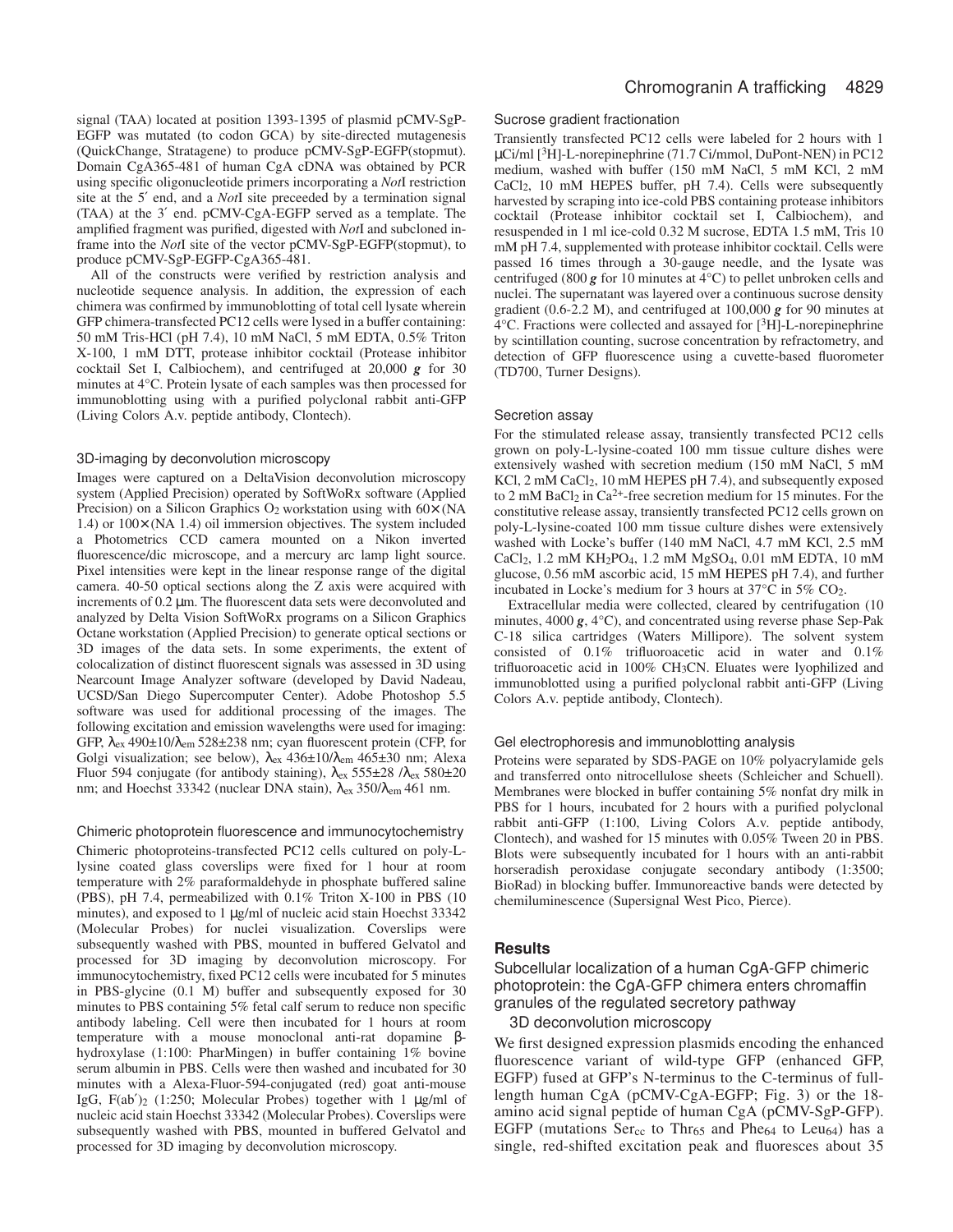

**Fig. 1.** Subcellular distribution of chimeric photoproteins in PC12 cells. 48 hours after transfection with expression plasmids encoding GFP, SgP-GFP, SgP-CgA-GFP or VAMP2-pHluorin, aldehyde-fixed cells were examined by deconvolution microscopy. Optical sections along the Z axis were acquired with increments of 0.2  $\mu$ m using 60× or 100× oil immersion objectives (1.4 NA). GFP was excited at  $\lambda$ <sub>ex</sub> 490±10 nm and imaged at  $\lambda_{\rm em}$  528±238 nm. Nuclei were visualized with Hoechst 33342 ( $\lambda_{\rm ex}$  350 nm/ $\lambda_{\rm em}$  461 nm). Data were processed to generate 3D/volume (a1, b1, c1, d1) or section (0.2 µm; a2, b2, c2, d2) views. Bars, 5 µm. Postnuclear supernatants prepared from [3H]-L-norepinephrine-labeled cells transiently expressing GFP (a3), SgP-GFP (b3), SgP-CgA-GFP (c3) or VAMP2-pHluorin (d3), were centrifuged to equilibrium on sucrose density gradients (0.6-2.2 M). Fractions were collected from the bottom of the gradient and assayed for [<sup>3</sup>H]-L-norepinephrine, sucrose concentration and detection of GFP fluorescence.

times more intensely than wild type GFP when excited at 488 nm.

The distribution of expressed GFP fusion proteins was assessed by deconvolution microscopy in paraformaldehydefixed PC12 cells (Fig. 1). Unfused GFP was diffusely distributed in the cell cytosol (Fig. 1a<sub>1</sub>) and the nucleus (Fig. 1a2). The extensive fluorescence signal in the nucleus is likely due to the low molecular weight  $(-27 kDa)$  of GFP that allows the protein to pass through nuclear pores by diffusion. Addition of the 18-amino acid signal peptide of human CgA to the N-terminus of GFP caused a marked accumulation of fluorescence in the perinuclear region of the cell typically occupied by the Golgi complex (Fig.  $1b_1$ ). As expected, a 0.2 µm optical sections acquired in the middle region of the cells indicated no detectable SgP-GFP fluorescence in the nucleus.

This finding is consistent with the notion that the signal peptide within the chimera directs the hybrid protein to the endoplasmic reticulum's lumen (Fig. 1b<sub>2</sub>).

In contrast, 3D analysis of SgP-CgA-GFP distribution revealed a non-uniform punctate distribution of the fluorescence signal throughout much of the cytoplasm (Fig.  $1c_1$ ) but was fully excluded from the nucleus (Fig.  $1c_2$ ). Moreover, 0.2  $\mu$ m optical sections acquired in the middle region of SgP-CgA-GFP-expressing PC12 cells, revealed discrete, abundant peripheral/subplasmalemal punctate fluorescence signals, indicating storage of the recombinant protein in dense-core secretory granules, perhaps docked at the plasma membrane. A similar fluorescence pattern was seen in cells expressing VAMP2-pHluorin (Miesenböck et al., 1998), a pH-sensitive mutant of GFP fused in-frame with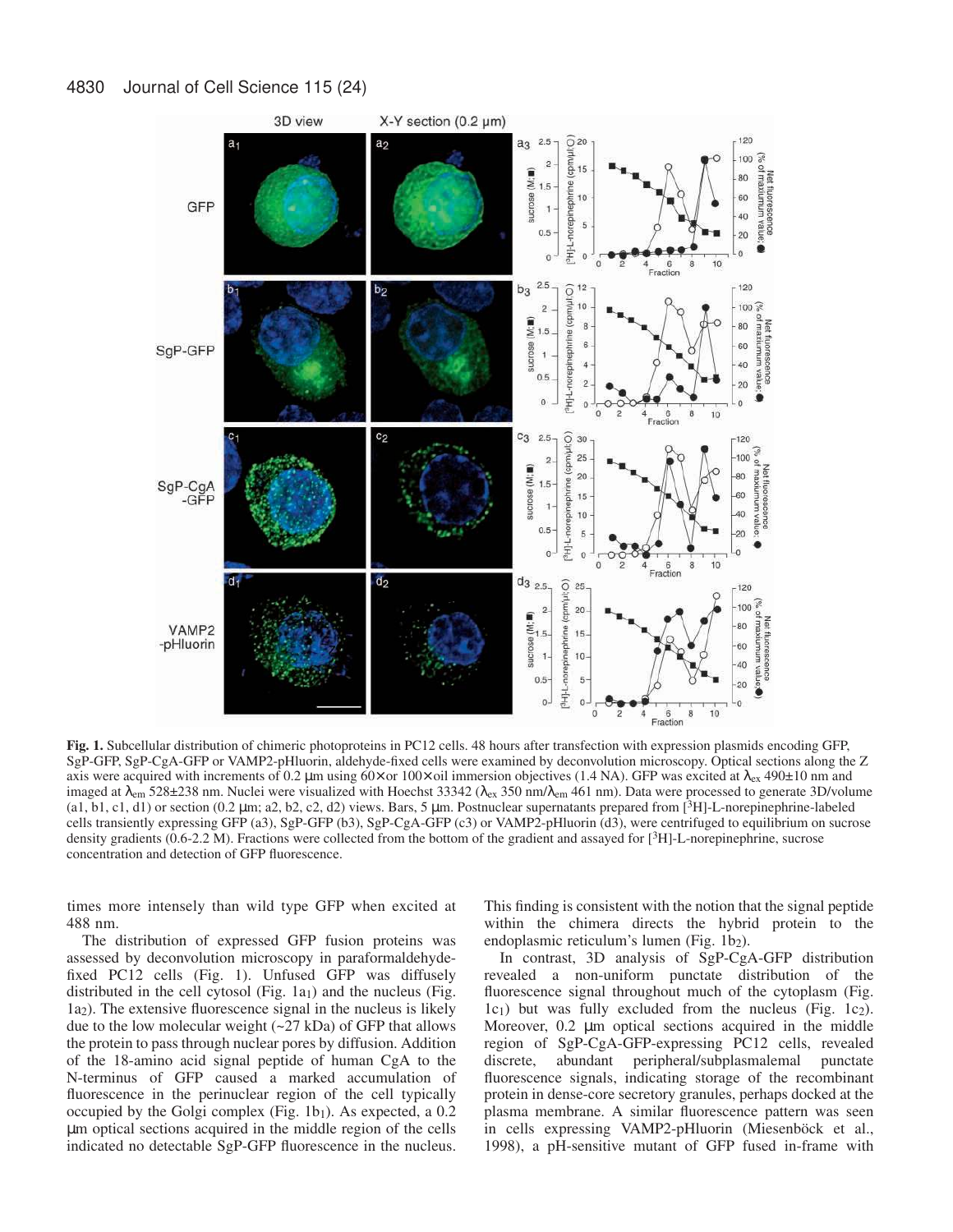VAMP2/synaptobrevin (Fig. 1d<sub>1</sub>,d<sub>2</sub>), a trans-membrane protein of small synaptic and large dense core vesicles (Miesenböck et al., 1998; Winkler, 1997). Importantly, identical subcellular distribution patterns for these GFP chimeras were also observed in living PC12 cells, indicating that fixation of cells with paraformaldehyde did not produce artifacts in the distribution of these fusion proteins (data not shown).

### Subcellular fractionation

To further explore the subcellular localization of these GFP fusion proteins, we performed equilibrium sucrose density gradient fractionations on post-nuclear supernatants prepared from [3H]-L-norepinephrine-loaded PC12 cells expressing GFP alone, SgP-GFP, SgP-CgA-GFP, or VAMP2-pHluorin. Unfused GFP fluorescence was found only in subcellular fractions corresponding to the cytosol (~0.5-0.7 M sucrose; Fig. 1a3).

Fractionation of cells expressing SgP-GFP revealed that fluorescence intensity was low in the region containing chromaffin granules (Fig. 1b3), as expected for a protein that may be targeted only to the constitutive pathway of secretion. In contrast,  $[^{3}H]$ -L-norepinephrine co-localized with either SgP-CgA-GFP or VAMP2-pHluorin in the same subcellular fractions found at  $\sim$ 1.2-1.4 M sucrose (Fig. 1c<sub>3</sub>,d<sub>3</sub>). The  $\sim$ 1.2-1.4 M sucrose peak was consistent with the buoyant density previously reported for chromaffin granules isolated from PC12 cells (Parmer et al., 1997; Parmer et al., 1993). In addition, some [<sup>3</sup>H]-L-norepinephrine and GFP fluorescence were found at the top of the gradient  $(-0.5-0.7 \text{ M} \text{ sucrose}; \text{Fig. 1c3,d3}).$  This additional peak at the top of the gradient is consistent with release of granular components from vesicles lysed during the homogenization step (i.e. before application of the sample to the gradient) (Parmer et al., 1997; Parmer et al., 1993).

# Chromogranin A trafficking 4831

Nerve growth factor (NGF) differentiation to neurites

Accumulation of secretory granules in growth cones has been reported in NGF-treated PC12 cells (Kaether and Gerdes, 1995; Lang et al., 1997; Lochner et al., 1998). When SgP-CgA-GFP-expressing PC12 cells were differentiated with NGF, an enhancement of fluorescence in neurite endings was detected, further suggesting that SgP-CgA-GFP is routed to chromaffin secretory granules (data not shown).

# Immunological detection and secretagogue-stimulated secretion

The intracellular localization of SgP-CgA-GFP was also investigated by immunoblotting the chimeric protein in subcellular fractions obtained from equilibrium sucrose density gradient fractionations of SgP-CgA-GFP-transfected PC12 cells, as well as immunodetection of chimera release from SgP-CgA-GFP-transfected PC12 cells exposed to Ba<sup>2+</sup>, a cation permeant through membrane  $Ca^{2+}$  channels which triggers catecholamine release by exocytosis (Heldman et al., 1989).

As shown in Fig. 2, immunoblotting of GFP immunoreactivity in sucrose gradient fractions from SgP-CgA-GFP-expressing PC12 cells localized SgP-CgA-GFP and norepinephrine to the same subcellular fractions, with densities characteristic of chromaffin granules (Fig. 2A,B). SgP-CgA-GFP immunoreactivity was detected in catecholaminecontaining fractions 11-15 (Fig. 2B), revealing a product band with SDS-PAGE mobility of ~105 kDa, consistent with the mass predicted for the full-length human CgA-GFP chimera (~75 kDa for human CgA plus 27 kDa for GFP). Human and other species' CgA displays abnormal SDS-PAGE mobility, and its apparent molecular mass value (70-75 kDa) is substantially higher than its predicted molecular mass  $($  -50



**Fig. 2.** Biochemical detection of SgP-CgA-GFP in sucrose density gradient fractions and in the secreted medium from PC12 cells. (A) Subcellular localization of SgP-CgA-GFP in PC12 cells. Postnuclear supernatants prepared from [3H]-L-norepinephrine-labeled PC12 cells transiently expressing SgP-CgA-GFP were centrifuged to equilibrium on sucrose density gradients. Fractions were assayed for sucrose concentration, GFP fluorescence and scintillation counting. (B) Immunochemical detection of the SgP-CgA-GFP chimera in sucrose density gradient fractions. Gradient fractions were concentrated using SepPak C-18 cartridges and processed for immunoblot using an anti-GFP antibody. (C) Immunochemical detection of stimulated release of SgP-CgA-GFP or proANF-GFP. Regulated secretion from SgP-CgA-GFP- or proANF-GFP-expressing PC12 cells was triggered by 2 mM BaCl2. Extracellular media were concentrated using C-18 SepPak cartridges and processed for immunoblot using an anti-GFP antibody. Immunoreactivity was visualized by chemiluminescence.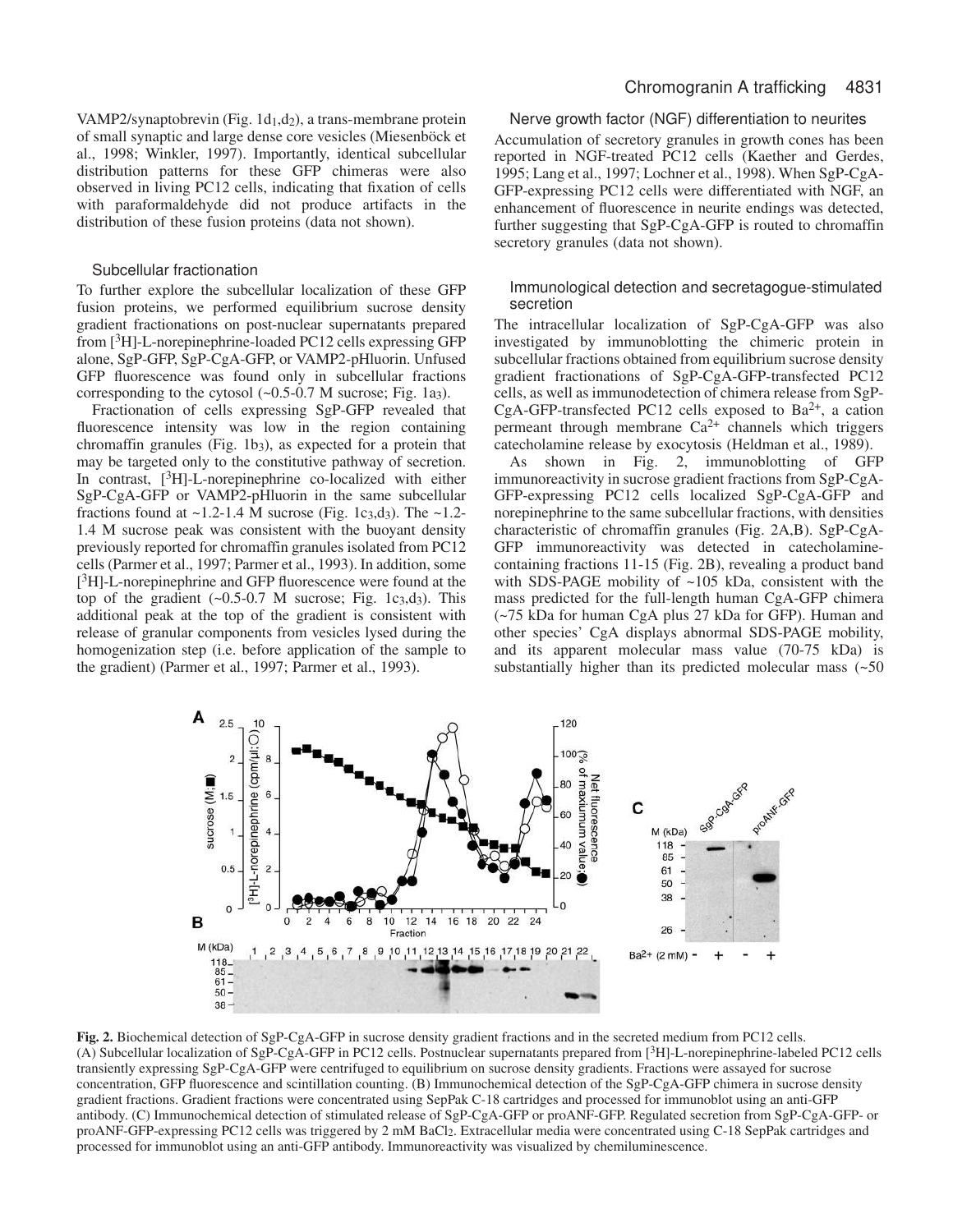kDa) (Helman et al., 1988; Taupenot et al., 1995), a result of CgA's highly anionic pI. GFP-immunoreactive fragments of lower molecular masses were also detected in fractions with sucrose densities ~0.5-0.7 M (Fig. 2B); such fragments likely correspond to proteolytic degradation of SgP-CgA-GFP during release of granular components from vesicles lysed by homogenization.

Correct targeting of SgP-CgA-GFP to chromaffin secretory granules predicts that the chimera would undergo regulated exocytosis. We therefore tested the effect of the potent secretagogue  $Ba^{2+}$ , a divalent cation whose entry through membrane Ca<sup>2+</sup> channels that triggers catecholamine release by exocytosis from chromaffin cells (Heldman et al., 1989). As shown in Fig. 2C, 15 minutes exposure to 2 mM BaCl2 triggered the release of GFP-tagged CgA into the extracellular medium, consistent with exocytotic release of the chimera from catecholamine storage vesicles. Furthermore, chimera release paralleled GFP-tagged neuropeptide pre-pro-atrial natriuretic factor (proANF-GFP) secretion, another chimera reported to be efficiently sorted to the regulated pathway of secretion in chromaffin cells (Han et al., 1999). No chimera release was detected in SgP-CgA-GFP- or proANF-GFP-transfected cells exposed to mock (control) secretion medium, suggesting that constitutive release of the chimeras was minimal in nonstimulated cells (Fig. 2C).

# Identification of a routing determinant for secretory granules of the regulated pathway in the N-terminal half of chromogranin A

Earlier studies from our group found a dominant targeting signal for the regulated pathway within the N-terminal half domain of CgA (Parmer et al., 1993). To understand the necessary (required) region within the N-terminal domain of CgA with information for targeting of the protein to dense-core secretory granules, we designed a series of CgA fragment-GFP fusion proteins (Fig. 3). Cellular expression of each chimera was first confirmed by immunoblotting lysates from transfected PC12 cells, using an antibody to GFP. As shown in Fig. 4, immunoblotting revealed CgA fragment/GFP fusion proteins of apparent molecular mass values for the major bands consistent with either their calculated molecular masses (for shorter fragments of CgA), or with a predicted, higher mass values reflecting the abnormal SDS-PAGE mobility of larger CgA domains.

### 3D visualization of the subcellular distribution of CgA fragment-GFP chimeric photoproteins in PC12 cells

We then analyzed the subcellular distributions of CgA fragment/GFP chimeric photoproteins in PC12 cells by deconvolution microscopy followed by computational 3D reconstruction (Fig. 5). When expressed in PC12 cells, the shorter hybrid proteins SgP-CgA1-16-GFP and SgP-CgA1-37- GFP (missing the disulfide bond) (Fig. 5) exhibited a subcellular distribution pattern markedly different from SgP-CgA-GFP, but similar to the one observed in cells expressing SgP-GFP (Fig. 1). Indeed, the fluorescence of these shorter chimeras accumulated in a region of the cell bodies usually occupied by the Golgi complex. A perinuclear build-up of fluorescence was also observed in cells expressing the Cterminal half of CgA fused to GFP (SgP-CgA233-439-GFP, Fig. 5). This finding further supports the proposal that a targeting signal for the sorting of CgA from the TGN to secretory granules is contained within its N-terminal domain (Parmer et al., 1993).



**Fig. 3.** Schematic representation of chimeric photoproteins (CgA fragment-GFP fusion proteins) designed to study CgA trafficking to the dense core secretory granules of PC12 cells. Construction of plasmids encoding GFP fusion proteins was performed as described in Materials and Methods. Plasmid numbering refers to the position of the 3′ end of the CgA fragment subcloned, within the original human CgA cDNA (GenBank NM\_001275). For example, in pCMV-CgA805-EGFP, the 3′ end of the subcloned CgA fragment (at amino acid +224) is located at 805 bp in the original cDNA. Amino acid residue positions are indicated by numbers alongside the chimera. Proteins are drawn proportional to scale.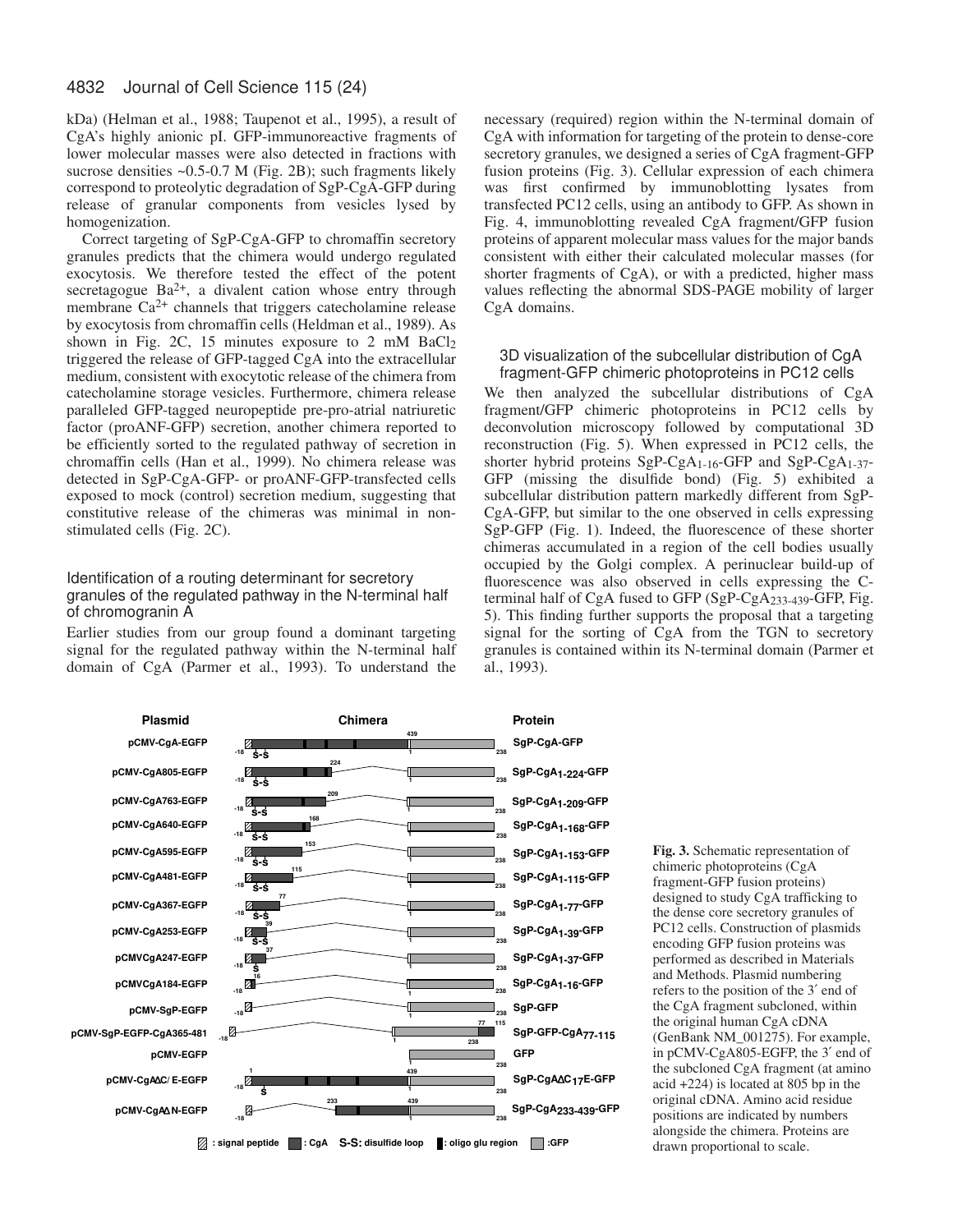**Fig. 4.** Immunochemical detection of the expression of GFP fusion proteins in PC12 cells. Total PC12 cell lysates were prepared 72 hours after transfection with expression plasmids encoding the GFP fusion proteins indicated. Expression of GFP fusion proteins was evaluated by SDS-PAGE followed by immunoblotting using an anti-GFP antibody. Immunoreactivity was visualized by chemiluminescence. Estimation of size  $(M<sub>m</sub>)$ , calculated molecular mass, based upon primary structure of the chimera; Ma, apparent molecular mass by SDS-PAGE): SgP-CgA1-16-GFP (28.6 kDa; 27 kDa); SgP-CgA1-37-GFP (30.9 kDa; 29.2 kDa); SgP-CgA1-39-GFP (31.2 kDa; 29.5 kDa); SgP-CgA1-77-GFP (35.6 kDa; 35 kDa);



SgP-CgA1-115-GFP (39.9 kDa; 40 kDa); SgP-CgA1-153-GFP (43.8 kDa; 48.5 kDa); SgP-CgA1-168-GFP (45.6 kDa; 52.5 kDa); SgP-CgA1-209- GFP (49.9 kDa; 62 kDa); SgP-CgA1-224-GFP (51.6 kDa; 71 kDa); SgP-CgA-GFP (75.8 kDa; 105 kDa); SgP-CgA∆C17E-GFP (75.8 kDa; 105 kDa); SgP-CgA233-439-GFP (50.3 kDa; 56 kDa).

Chimeric SgP-CgA1-39-GFP and SgP-CgA1-77-GFP, which both contain an unaltered disulfide-bonded hydrophobic loop structure (at Cys17-Cys38), exhibited a subcellular distribution pattern similar to SgP-GFP, SgP-CgA1-16-GFP or SgP-CgA1-37-GFP, rather than SgP-CgA-GFP (Fig. 5), suggesting that CgA's disulfide loop may not contribute to (i.e., is not sufficient for) CgA targeting to chromaffin secretory granules. Indeed, when the disulfide-bonded loop of CgA was disrupted by point-mutation of Cys17 (SgP-CgA∆C17E-GFP), the subcellular distribution pattern of SgP-CgA∆C17E-GFP remained similar, if not identical, to the pattern detected in cells expressing the full-length CgA-GFP chimera with an intact disulfide bridge (SgP-CgA-GFP, Fig. 5). Interestingly, a gradual appearance of a more prominent punctate/granular pattern could be detected as the length of the fragment of CgA fused to GFP increased from +16 to +77 amino acid residues  $(SgP-CgA<sub>1-16</sub>-GFP, SgP-CgA<sub>1-37</sub>-GFP SgP-CgA<sub>1-39</sub>-GFP,$ SgP-CgA1-77-GFP, Fig. 5). This observation suggests that a trafficking information present within the first 77 amino acid residues region of the mature CgA protein allows the chimera to begin to traffic more efficiently out of the TGN and, to some extent, may initiate its packaging into vesicular structures.

In sharp contrast, no juxtanuclear cluster of fluorescence could be detected in PC12 cells transiently expressing SgP-CgA1-115-GFP, SgP-CgA1-153-GFP, SgP-CgA1-168-GFP, SgP-CgA1-209-GFP or SgP-CgA1-224-GFP fusion proteins (Fig. 5). In these cells, the subcellular distribution patterns of the CgA fragment-GFP chimeric photoproteins were homogenous, highly punctate, and largely identical to the distribution pattern of native human CgA fused to GFP (SgP-CgA-GFP; Figs 1, 5). Taken together, these deconvolution microscopic observations provide several clues to trafficking determinants in the N-terminus of CgA. First, the disulfide-bonded loop structure (Cys17-Cys38) may not be sufficient, and the disulfide bridge not required, for correct targeting of CgA to chromaffin secretory granules. However, the CgA region spanning amino acids 77 to 115 may provide crucial (indeed, necessary) trafficking information that prevents CgA domain-GFP hybrids from clustering in the perinuclear/Golgi area of PC12 cell bodies, thus efficiently driving the chimeras from the TGN to vesicular structures corresponding to chromaffin dense-core secretory granules.

The Golgi apparatus: 3D quantification of colocalization between CgA domain-GFP fusion proteins and β1,4-galactosyltransferase cyan fluorescent protein (GALT-CFP) chimera, a Golgi apparatus marker

The initial observation that SgP-CgA1-16-GFP, SgP-CgA1-37- GFP, SgP-CgA1-39-GFP or SgP-CgA1-77-GFP chimeras accumulated largely in PC12 cells juxtanuclear structures reminiscent of the Golgi compartment, prompted us to investigate a putative colocalization of these CgA domain-GFP fusion proteins with a β1,4-galactosyltransferase cyan fluorescent protein (GALT-CFP) chimera, a selective marker for the Golgi complex.

The subcellular distributions of the GFP and CFP chimeras was analyzed by deconvolution microscopy, and the extent of the colocalization between GFP chimeras and GALT-CFP was subsequently quantified in 3D using Nearcount Image Analysis software (Fig.  $6$ ). Sets of 0.2  $\mu$ m X-Y image stacks were analyzed for two colocalization parameters, 'overlap' and 'nearness'. 'Overlap' was defined as the total number of blue (CFP) pixels within the cell region that were above a threshold value and had an above-threshold green (GFP) pixel at the same location (that is, at the same pixel position as GFP).

To take into account the wavelength-dependent X-Y plane shift of the different (green GFP versus blue CFP) images during multicolor imaging (Lochner et al., 1998; Scalettar et al., 1996), we also considered a 'nearness' colocalization parameter. 'Nearness' was defined as the total number of blue (CFP) pixels within the cell region that were above a threshold value and had an above-threshold green (GFP) pixel within a 3D 2×2×2 pixel window centered on a green pixel (that is, within ±2 pixels of a green pixel in any XYZ volume).

Fig. 6 shows the distribution patterns of SgP-GFP, SgP-CgA1-16-GFP, SgP-CgA1-37-GFP SgP-CgA1-39-GFP, SgP-CgA1-77-GFP, SgP-CgA1-168-GFP, SgP-CgA-GFP or SgP-CgA∆C17E-GFP together with GALT-CFP. As expected, the GALT-CFP distribution pattern was clustered in a perinuclear region characteristic of the Golgi complex. As noted upon visual inspection of the 3D/volume views and of the 0.2 µm X-Y optical sections selected from a middle region of the cells, colocalization between GFP-tagged SgP, SgP-CgA1-16, SgP-CgA1-77 and GALT-CFP was high, with overlap values ranging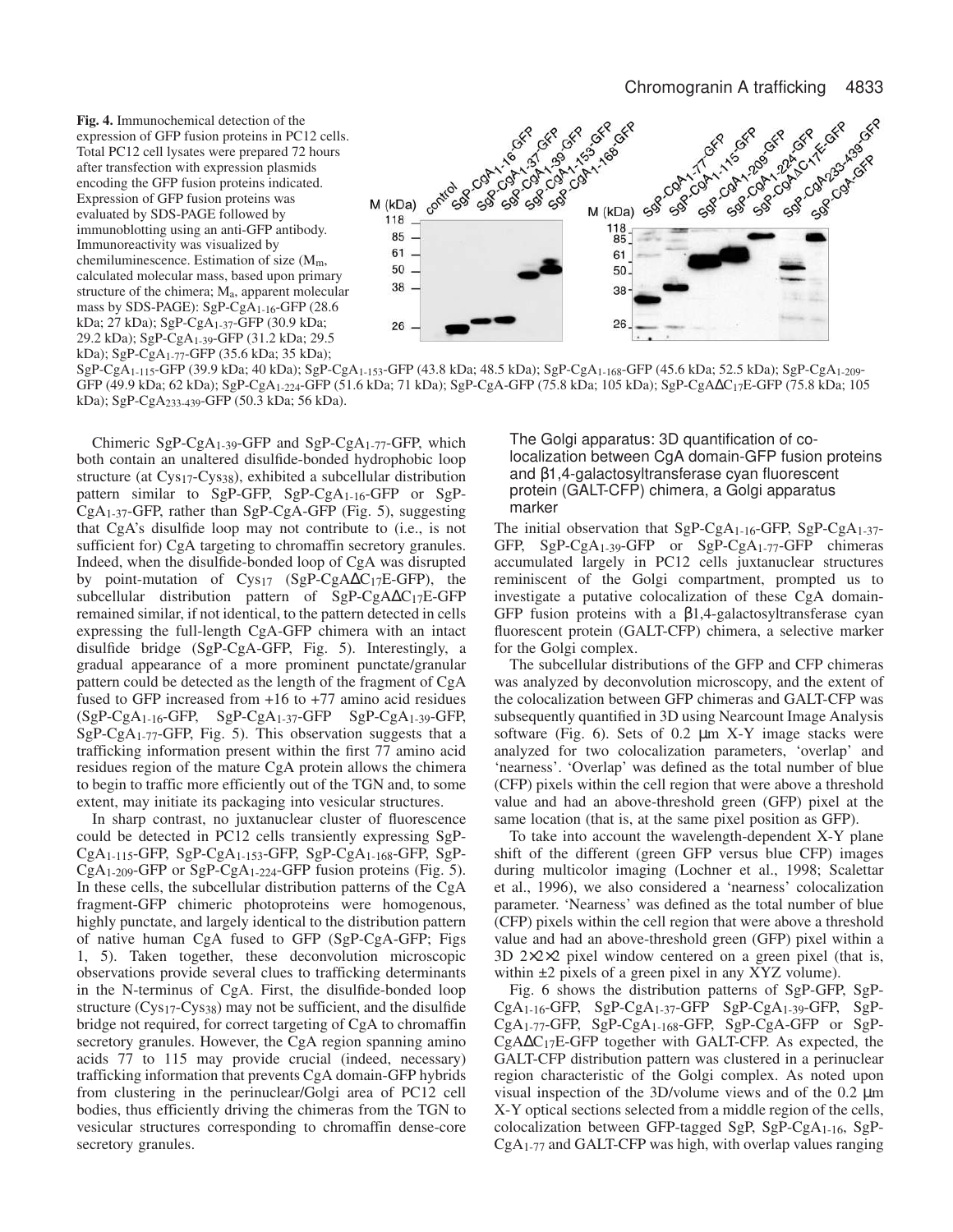from 76.2 to 77.2%, and nearness values ranging from from 81.6 to 83.6% (Fig. 6). These findings demonstrate that GFP chimeras containing a CgA domain extending from –18 to not beyond +77 amino acid residues accumulate in a subcellular region of PC12 cells that corresponds to the Golgi complex.

In contrast, the extent of colocalization between GALT-CFP and SgP-CgA1-168-GFP, SgP-CgA-GFP or SgP-CgA∆C17E-GFP was markedly reduced, with average overlap values ranging from 38.8 to 43.7%, and average nearness values ranging from 42.7 to 44.7% (Fig. 6). This reduced colocalization indicates that the CgA domain ranging from 77 to 168 amino acid residues provides an important trafficking signal that promotes exit of CgA-GFP from the TGN, but that an intact disulfide bond between Cys17-Cys38 is not required for such trans-Golgi exit.

Secretory granules: 3D quantification of the colocalization of CgA domain-GFP fusion proteins and dopamine β-hydroxylase (DβH), a dense core secretory granule marker

To further investigate the transport of CgA fragment/GFP

fusion proteins into the regulated secretory pathway, we assessed the subcellular colocalization of the chimeras with dopamine β-hydroxylase (DβH), an enzyme found in both membrane and the soluble core of catecholamine secretory granules (Kirshner and Goodhall, 1957). Detection of DβH was achieved by immunocytochemistry of aldehyde-fixed PC12 cells expressing CgA fragment/GFP chimeras using a monoclonal antibody against rat DβH. The subcellular distribution of GFP hybrids and DβH was visualized by deconvolution microscopy, and the degree of the colocalization between GFP chimera fluorescence and immunoreactivity for DβH was subsequently quantified in 3D using Nearcount Image Analysis software (Fig. 7).

Fig. 7 shows high magnification volume views of the distribution patterns of SgP-GFP, SgP-CgA1-77-GFP, SgP-CgA1-115-GFP, SgP-CgA1-224-GFP, SgP-CgA-GFP, SgP-CgA∆C17E-GFP, SgP-CgA233-439-GFP or proANF-GFP, together with DβH immunostaining.

To take into account the wavelength-dependent X-Y plane shift of the different [green GFP versus red DβH (Alexa Fluor 594)] images during multicolor imaging (Lochner et al., 1998; Scalettar et al., 1996), as well the possibility of incomplete

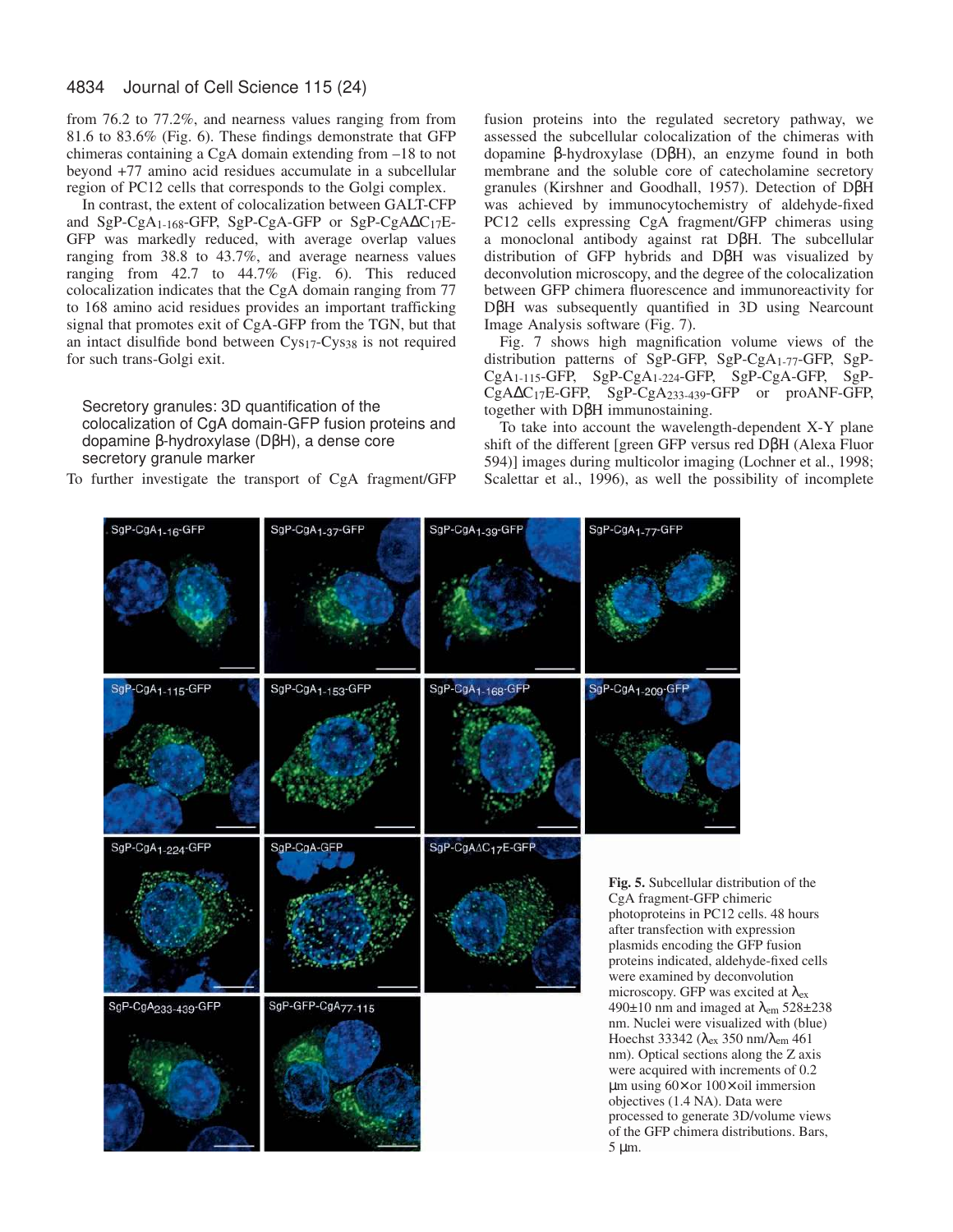penetration of the secretory granule by the anti-DβH antibody, we once again considered the 'nearness' colocalization parameter. 'Nearness' was defined as the total number of red (Alexa Fluor 594; DβH) pixels within the cell region that were above a threshold value and had an above-threshold green (GFP) pixel within a 3D 2×2×2 pixel window centered on a green pixel (that is, within  $\pm 2$  pixels of a green pixel in any XYZ volume). Of further note, this 'nearness' parameter also allows accommodation of the physical span of a chromaffin granule, which is ~9-15 pixels in these images (as determined

SgP-CgA-GFP

SgP-CgAAC<sub>17</sub>E-GFP

38.8

44.2

for either CgA-GFP or proANF-GFP; Fig. 7). Thus, 'nearness' may be a superior index of co-inhabitation of the same secretory granule by two molecules.

The extent of colocalization of SgP-GFP, SgP-CgA1-77-GFP, or SgP-CgA233-439-GFP with DβH was low, with average overlap values ranging from 14 to 21%, and average nearness values ranging from 16.4 to 28.3% (Fig. 7). In contrast, the extent of colocalization between DβH and GFP was substantially higher in cells expressing SgP-CgA1-115-GFP, SgP-CgA1-224-GFP, SgP-CgA-GFP, or SgP-CgA∆C17E-GFP,



**Fig. 6.** The Golgi apparatus. Analysis for colocalization between CgA fragment-GFP chimeric photoproteins and β1,4-galactosyltransferase cyan fluorescent protein (GALT-CFP) chimera, a Golgi apparatus marker. (A) 48 hours after transfection with expression plasmids encoding SgP-GFP (a), CgA<sub>1-77</sub>-GFP (b), CgA<sub>1-115</sub>-GFP (c), CgA<sub>1-224</sub>-GFP (d), SgP-CgA-GFP (e), CgAΔC<sub>17</sub>E-GFP (f) fusion proteins, together with the expression plasmids encoding for the targeting sequence of β1,4-galactosyltransferase fused to CFP (GALT-CFP), aldehyde-fixed cells were examined by deconvolution microscopy. GFP was excited at  $\lambda_{\rm ex}$  490±10 nm and imaged at  $\lambda_{\rm em}$  528±38 nm; CFP was excited at  $\lambda_{\rm ex}$  436±10 nm and imaged at  $\lambda_{\rm em}$  465±30 nm. Optical sections along the Z axis were acquired with increments of 0.2 µm using a 100× oil immersion objective (1.4 NA). Data were processed to generate combined 3D/volume views of the GFP and CFP chimera distribution. Representative 0.2 µm XY optical sections acquired in the middle region of the cells, and corresponding three-color mask images generated by Nearcount Image Analyzer are shown. The extent of cyan (CFP) and green (GFP) fluorescent signal 3D colocalization in cells within the boxed areas (crop region) was assessed using Nearcount Image Analyzer software. (B) Nearcount image quantification of GFP (green) chimeras and CFP-Golgi (blue) 3D colocalization. 'Overlap' is defined is defined as the total number of blue (CFP) pixels within the crop region that are above a threshold value and have an above-threshold green (GFP) pixel at the same location (same pixel). 'Nearness' is defined as the total number of blue (CFP) pixels within the crop region that are above a threshhold value and have an above-threshhold green (GFP) pixel within a 3D 2×2×2 pixel window centered on a green (GFP) pixel. Areas of overlap or nearness are displayed in red ('mask'). Bars, 5 µm.

42.7

44.7

 $n = 35$ 

 $n = 24$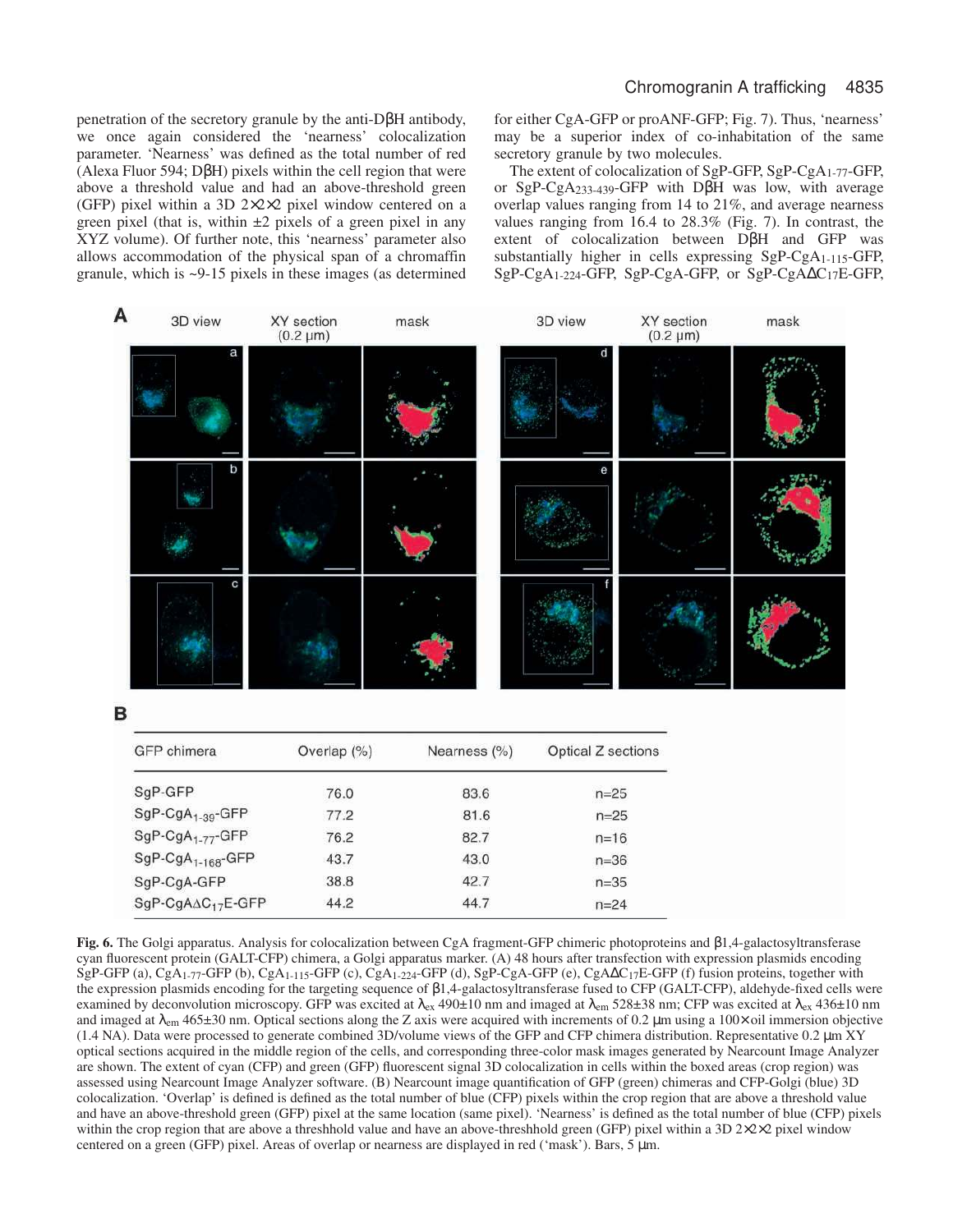

в

| GFP chimera                     | Overlap (%) | Nearness (%) | Optical Z sections |
|---------------------------------|-------------|--------------|--------------------|
| SqP-GFP                         | 14.0        | 16.4         | $n = 28$           |
| SgP-CgA <sub>1-77</sub> -GFP    | 14.1        | 19.5         | $n = 44$           |
| SgP-CgA <sub>1-115</sub> -GFP   | 34.4        | 48.9         | $n = 29$           |
| SgP-CgA <sub>1-224</sub> -GFP   | 59.0        | 77.7         | $n = 23$           |
| SgP-CgA-GFP                     | 46.5        | 65.7         | $n = 28$           |
| SgP-CgAAC <sub>17</sub> E-GFP   | 54.5        | 71.8         | $n = 32$           |
| SgP-CgA <sub>233-439</sub> -GFP | 21.0        | 28.3         | $n = 34$           |
| ProANF-GFP                      | 40.1        | 52.7         | $n = 32$           |

**Fig. 7.** Secretory granules. Analysis for colocalization between CgA fragment-GFP chimeric photoproteins and dopamine β-hydroxylase (DβH), a dense-core secretory (chromaffin) granule marker. (A) 48 hours after transfection with expression plasmids encoding SgP-GFP (a), SgP-CgA1-77-GFP (b), SgP-CgA1-115-GFP (c), SgP-CgA1-224-GFP (d), SgP-CgA-GFP (e), SgP-CgA∆C17E-GFP (f), SgP-CgA233-439-GFP (g) or proANF-GFP (h), cells were aldehyde-fixed and processed for immunocytochemistry. Cells were incubated with a mouse anti-rat DβH followed by Alexa-Fluor-594 (red)-conjugated goat anti-mouse. GFP was excited at  $\lambda_{ex}$  490±10 nm and imaged at  $\lambda_{em}$  528±38 nm; the red Alexa Fluor 594 conjugate was excited at  $\lambda_{\text{ex}}$  555±28 nm and imaged at  $\lambda_{\text{em}}$  580±20 nm. Nuclei were visualized with Hoechst 33342 ( $\lambda_{\text{ex}}$  350  $nm/\lambda_{\rm em}$  461 nm). Optical sections along the Z axis were acquired with increments of 0.2 µm with a DeltaVision imaging system using a 100 $\times$ oil immersion objective. Volume views (left panel) of the GFP chimeras and Alexa-Fluor-594-conjugated antibody distributions are shown. The extent of intracellular 3D colocalization of red (Alexa 594) and green (GFP) fluorescent signals was assessed using Nearcount Image Analyzer software. Representative 0.2  $\mu$ m XY optical sections acquired in the middle region of the cells, and corresponding three-color mask images generated by Nearcount Image Analyzer are shown. (B) Nearcount image quantification of GFP (green) chimeras and DβH (red) 3D colocalization. The area of analysis (crop region) was defined as a rectangle that included the whole cell. 'Overlap' is defined as the total number of red (Alexa 594) pixels within the crop region that are above a threshold value and have an above-threshold green (GFP) pixel at the same location (same pixel). 'Nearness' is defined as the total number of red (Alexa 594) pixels within the crop region that are above a threshold value and have an above-threshold green (GFP) pixel within a 3D 2×2×2 pixels window centered on a green (GFP) pixel (i.e. ±2 pixels). At the total magnification used here, a chromaffin granule spans ~9-15 pixels (as determined by CgA-GFP or proANF-GFP). Areas of overlap or nearness are displayed in yellow ('mask'). Bar, 5 µm.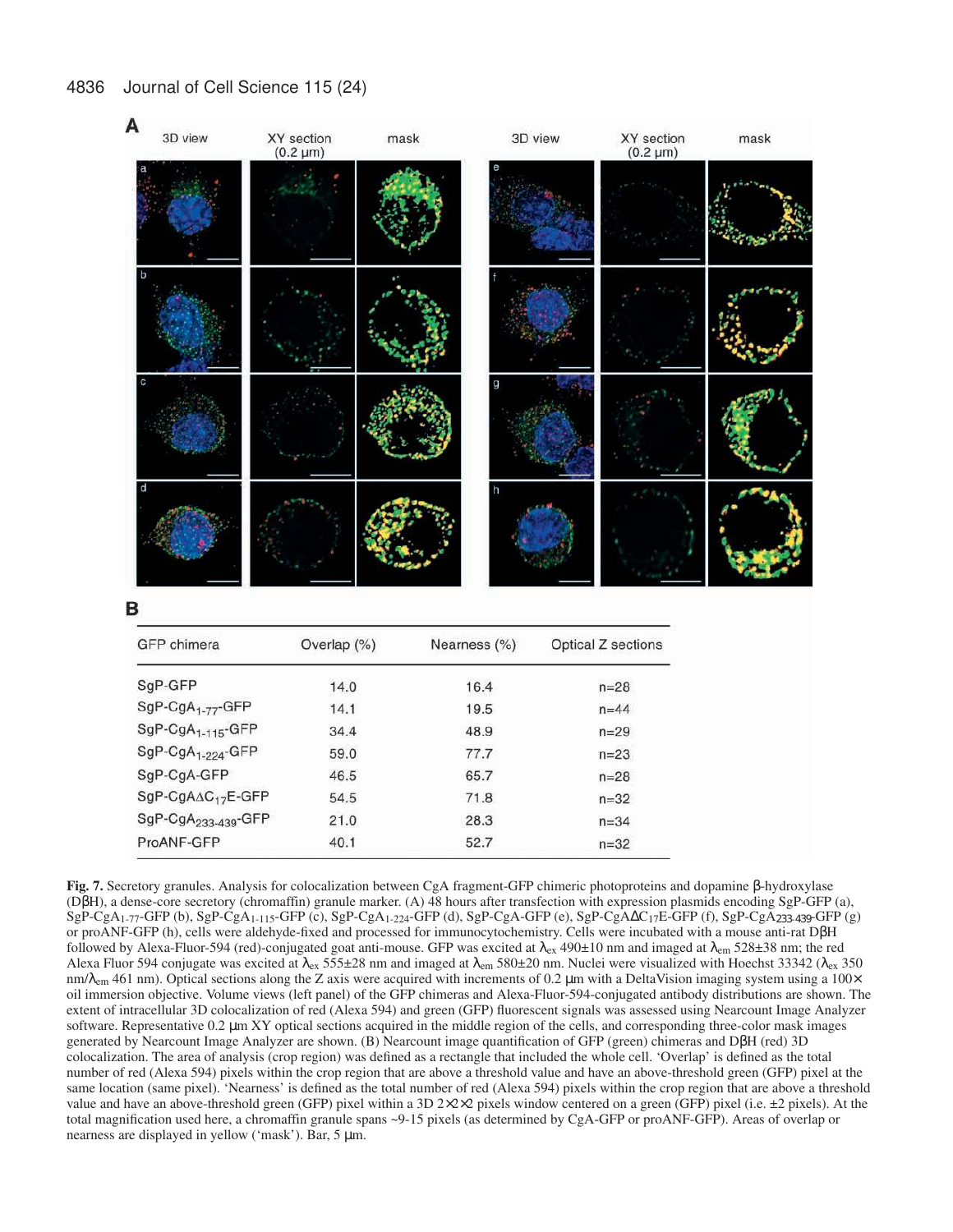as evidenced by average overlap values ranging from 34.4 to 59%, and average nearness values ranging from 48.9 to 77.7% (Fig. 7). Colocalization with DβH was also determined for proANF-GFP, a well-described fluorescent marker of neuroendocrine secretory granules (Burke et al., 1997; Han et al., 1999) (Fig. 7). Nearcount analysis indicated that proANF-GFP colocalized with DβH with parameters of the same magnitude as those measured for SgP-CgA-GFP (40.1% overlap, 52.7% nearness; Fig. 7).

# Secretagogue-mediated release of CgA domain-/GFP chimeric photoproteins

We investigated secretagogue-mediated release of the GFP chimeras from the regulated secretory pathway. Sorting was assayed by immunoblotting secretion media collected from PC12 cells, in the presence or the absence of BaCl<sub>2</sub> (2 mM, 15) minutes). As displayed in Fig. 8, regulated secretion of the GFP-tagged chimeras SgP-CgA1-115, SgP-CgA1-168, SgP-CgA1-209, SgP-CgA1-224, or a GFP-tagged CgA devoid of its disulfide bridge (CgA∆C17E-GFP) was detected following Ba<sup>2+</sup> stimulation and paralleled proANF-GFP release.

In contrast,  $Ba^{2+}$  stimulation did not release GFP immunoreactivity from PC12 cells expressing GFP chimeric proteins from either the more proximal CgA N-terminal domains SgP-CgA1-39 and SgP-CgA1-77, or the C-terminal half fragment CgA233-439.

In the absence of stimulation, null or trace amounts of GFP immunoreactivity were detected in the extracellular media after transfection/expression of any of these chimeras, suggesting that, within this 15-minute stimulation period, basal secretion of each of these chimeras was limited. Can the N-terminal chimeras exit the Golgi apparatus into the secretory pathway in general? Importantly, we found that SgP-GFP and SgP-CgA1-39 were secreted into the basal media following 3 hours of incubation in non-stimulating conditions (data not shown). This result suggests that the lack of regulated release of the chimeras bearing only the CgA1-77 domain cannot be attributed to 'trapping' of such chimeras in the Golgi complex, since they are able to exit the trans-Golgi network and thereby enter the constitutive (basal) pathway of secretion

The results reported here seem to locate a novel sorting determinant in CgA's N-terminal region which is: (i) not restricted to the Cys17-Cys38 loop domain, (ii) independent of the presence of a disulfide bridge, and (iii) critically dependent upon sequences between amino acid residues 77 through 115 in mature CgA.

# The CgA77-115 domain: 3D visualization of the subcellular distribution of a SgP-GFP-CgA77-115 chimera in PC12 cells

Finally, we aimed to determine whether the CgA77-115 domain, which seems to be necessary for correct trafficking into the regulated pathway of secretion (Figs 7, 8), also contains sufficient sorting information for such entry. We therefore tested whether transfer of this domain to the constitutively secreted SgP-GFP chimera (SgP-GFP-CgA77-115; Fig. 3) can reroute the hydrid protein to secretory granules. Subcellular localization of SgP-GFP-CgA77-115 was assessed by deconvolution microscopy followed by computational 3D



**Fig. 8.** Immunochemical analysis of CgA domain-GFP fusion protein release upon stimulation of regulated secretion. PC12 cells were transiently transfected with expression plasmids encoding the GFP fusion proteins indicated. 48 hours after transfection, regulated secretion was triggered by 2 mM BaCl<sub>2</sub> for 15 minutes. Extracellular media were collected and concentrated using C-18 SepPak cartridges, and processed for immunoblot using an anti-GFP antibody. Immunoreactivity was visualized by chemiluminescence.

reconstruction (Fig. 5). When expressed in PC12 cells, SgP-GFP-CgA77-115 chimera exhibited a subcellular distribution identical to the ones observed in cells expressing the constitutively trafficked SgP-GFP, SgP-CgA1-16, SgP-CgA1-16, SgP-CgA1-37, SgP-CgA1-39 or SgP-CgA1-77 chimeras (Figs 1, 5, 6; substantial peri-nuclear Golgi accumulation), suggesting that the domain Lys77-Arg115 of CgA, although necessary for appropriate trafficking (Figs 7 8), may not be a sufficient sorting determinant towards the regulated pathway.

# **Discussion**

### Chromogranin A trafficking

Chromogranin A is the index member of the 'granin' family of regulated secretory proteins which are ubiquitously distributed in amine- and peptide-containing secretory granules of endocrine, neuroendocrine and neuronal cells. Because of their abundance and such widespread occurrence, granins have often been used as prototype proteins to elucidate mechanisms of protein targeting into dense-core secretory granules. However, while several studies address CgB sorting into cate cholamine storage vesicles, much remains to be learned about CgA trafficking into the regulated pathway of secretion. GFP-tagged molecules in secretory granules have frequently been used as a tool to investigate the dynamics of secretory granule movement (Burke et al., 1997; Han et al., 1999; Hirschberg et al., 1998; Lang et al., 1997; Lochner et al., 1998; Miesenböck et al., 1998) rather than the process of secretory protein routing within the constitutive or regulated secretory pathways. In this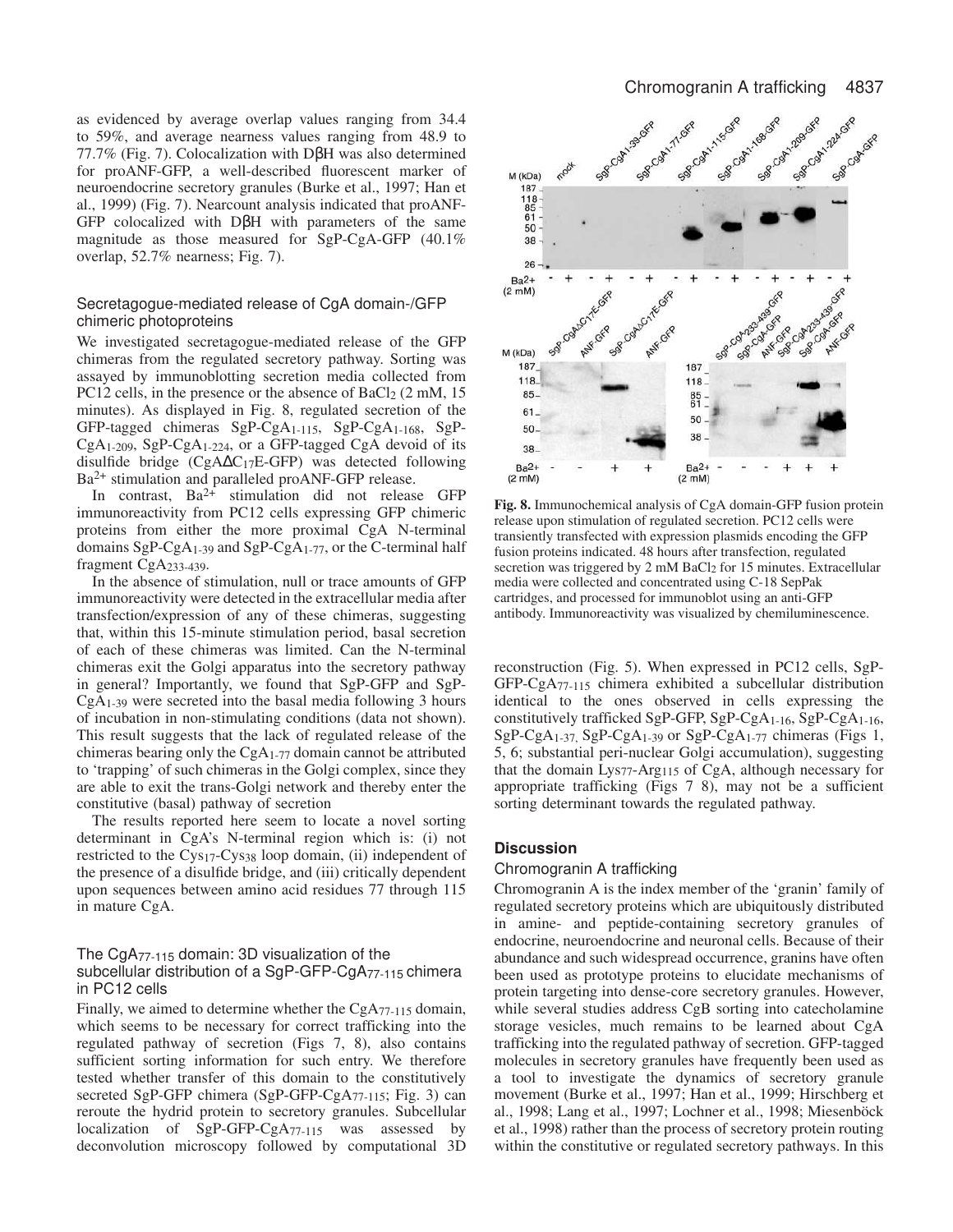work we used a series of full-length, point mutant or truncated CgA-GFP recombinant proteins to explore routing of CgA in PC12 cells. Using a combination of subcellular fractionation and 3D microscopy techniques to determine the subcellular localization the GFP chimeras, as well as secretagoguestimulated secretion, the present study establishes that human CgA flanked by a signal sequence is able to convert GFP from a cytosolic protein to a soluble component of catecholamine secretory vesicles. Moreover, our studies reveal for the first time the necessary contribution of the amino acid residues 77- 115 of the mature protein in trafficking CgA into the regulated pathway of secretion in neuroendocrine PC12 cells.

A prerequisite for the significance of this study was to establish that a human CgA-GFP chimeric photoprotein could correctly localize to dense-core catecholamine secretory granules. 3D deconvolution microscopy of PC12 cells expressing SgP-CgA-GFP revealed a bright, subplasmalemmal, punctate/vesicular fluorescence (Figs 1, 5, 6, 7) which concentrated in neurite termini in NGFdifferentiated cells, indicating storage of GFP-tagged CgA within chromaffin granules. Sucrose gradient studies colocalized SgP-CgA-GFP and catecholamines to the same subcellular fraction at 1.2-1.4 M sucrose (Figs 1, 2); the 1.2- 1.4 M sucrose peak is consistent with the buoyant density reported previously for chromaffin granules from PC12 cells (Parmer et al., 1997; Parmer et al., 1993; Roda et al., 1980; Schubert and Klier, 1977). Sucrose gradient fractionation results may be limited by the potential for co-purification of heterogeneous organelles to the same fraction (Roda et al., 1980; Schubert and Klier, 1977); hence, we localized the chimeras in other ways, both optical and pharmacological.

Further insights into the subcellular location of SgP-CgA-GFP were therefore acquired using 3D deconvolution microscopy of the transport of CgA-GFP hybrid through the Golgi complex to dense-core granules. SgP-CgA-GFP colocalization with Golgi apparatus marker β1,4 galactosyltransferase was low (38.8-42.7%), suggesting that the chimera was normally routed through cisternal structures of the Golgi but eventually exiting the trans side of the apparatus to reach dense-core granules. Indeed, we found that 65% of SgP-CgA-GFP fluorescence colocalized with DβH, an enzymatic marker of catecholamine secretory granules (Fig. 7), further demonstrating that SgP-CgA-GFP is effectively sorted out of the TGN into dense-core granules.

Colocalization between the SgP-CgA-GFP chimera and DβH was not absolute (Fig. 7); the extensive although incomplete colocalization may reflect the limited accessibility of antibodies to DβH in aldehyde-permeabilized cells, accounting for secretory granules positive for GFP but immunonegative for DβH. Conversely, secretory granules already synthesized before chimera transfection would be devoid of GFP fluorescence but display immunopositivity for DβH. Incomplete colocalization with DβH was also observed for proANF-GFP (Fig. 7), previously documented as a resident protein of dense-core granules of PC12 cells [This report; (Burke et al., 1997; Han et al., 1999). Indeed, colocalization parameters for proANF-GFP were of the same magnitude (40.1-52.7%) as those measured for SgP-CgA-GFP. Such extensive though incomplete colocalization is consistent with values reported in studies localizing other GFP fusion proteins, such as CgB-GFP (Kaether and Gerdes, 1995; Lang et al.,

1997) or tPA(tissue plasminogen activator)-GFP (Lochner et al., 1998), with markers of the regulated pathway of secretion.

# Sorting signals within CgA

We next aimed to establish that the fluorescence of a GFPtagged CgA can be used to identify potential sorting signals for CgA in neuroendocrine cells. To accomplish this goal, we designed a series of GFP chimeras that comprised N-terminal and C-terminal truncated CgA domains as well as a mutant of full-length human CgA devoid of a disulfide bond (Fig. 3). The C-terminal domain of CgA has been reported to exhibit Ca2+/pH-dependent homodimerization/homotetramerization (Yoo and Lewis, 1993a) which may initiate aggregationmediated sorting of CgA to secretory granules (Chanat and Huttner, 1991; Gerdes et al., 1989; Gorr et al., 1989). In support of this proposal, Cowley et al., recently showed that a C-terminal multimerization domain directs CgA sorting to the regulated secretory pathway of endocrine GH4C1 (pituitary somatotrope) cells (Cowley et al., 2000). Our 3D deconvolution data (Figs 5, 7) and barium chloride-evoked secretion data (Fig. 8) obtained for SgP-CgA233-439-GFP and SgP-CgA1-224-GFP, clearly establish that PC12 cells require an N-terminal domain for sorting of CgA to secretory granules and that aggregation properties described for the C-terminal region (Chanat and Huttner, 1991; Gerdes et al., 1989; Gorr et al., 1989) do not contribute to such sorting. These results are consistent with earlier studies from our group (Parmer et al., 1993) and with a recent proposal that CgA may contain distinct, cell-specific sorting domains (Cowley et al., 2000).

# The disulfide-bonded hydrophobic loop domain

Disulfide-bonded loop structures found in several regulated secretory proteins such as POMC or CgB have been proposed to play a role in the sorting process. For example, CgB contains near its N-terminus a stretch of hydrophobic amino acid residues, flanked by two cysteines, which is substantially conserved even between CgA and CgB of various species. Reductive cleavage of CgB's loop structure (Chanat et al., 1993; Gorr et al., 1999) indicated the necessity of the disulfide bond for sorting in PC12 cells. Studies on a loopless mutant of CgB and on chimeric proteins of the loop domain of CgB fused to the constitutively secreted reporter protein  $\alpha_1$ -antitrypsin (Glombik et al., 1999; Kromer et al., 1998) suggest a necessary and indeed sufficient role for the hydrophobic loop domain in sorting of CgB to the regulated pathway of secretion. In contrast with these previous studies, we show in this report that disruption of CgA's Cys17-Cys38 disulfide bridge by point mutagenesis (SgP-CgA∆C17E-GFP) did not affect its colocalization with the dense-core secretory granule marker DβH (Fig. 7) or its regulated secretion (Fig. 8). Hence stabilization of CgA's N-terminal hydrophobic Cys17-Cys38 domain by a disulfide bridge may not be necessary for sorting in PC12 cells. Moreover, the inability of the loop-containing chimeras SgP-CgA1-39-GFP and SgP-CgA1-77-GFP to steer GFP to the regulated pathway of secretion further indicates that neither the disulfide bond nor the first 77 amino acid residues of CgA (spanning the Cys17-Cys38 loop), hold sufficient information for sorting of CgA to neuroendocrine PC12 granules.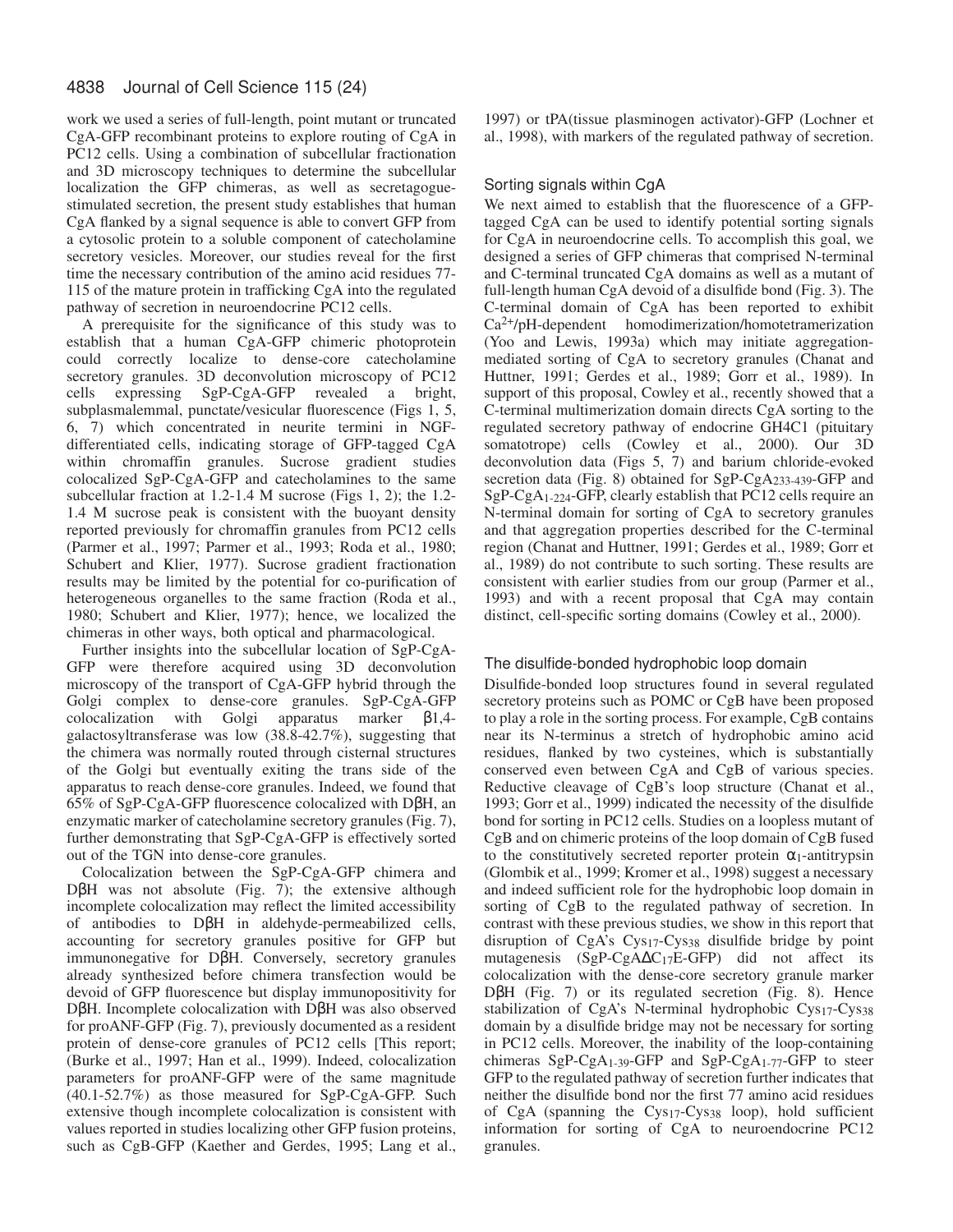Conventional transfection experiments to screen for granin sorting domains might be difficult to interpret because of the propensity of the exogenous and endogenous granins to form intermolecular aggregates (Kromer et al., 1998; Tooze et al., 2001). Indeed, CgA may contain two distinct oligomerization domains, one at the disulfide-bonded loop CgA17-38 (Thiele and Huttner, 1998), and the other towards the C-terminus (Yoo and Lewis, 1993a), that might contribute to exogenousendogenous granin interactions. However, the current results argue against an endogenous granin loop-mediated or Cterminal domain-mediated 'rescue' sorting of loop-free exogenous CgA (SgP-CgA∆C17E-GFP), since neither the Cterminal half of CgA (SgP-CgA233-439-GFP), the N-terminal hydrophobic disulfide loop domains of CgA (SgP-CgA1-39- GFP and SgP-CgA1-77-GFP), nor the N-terminal domain with disulfide bond disruption (lacking Cys38; SgP-CgA1-37-GFP) were trafficked to dense-core granules or were exocytosed in a regulated manner (Figs 7, 8).

### Another necessary sorting domain: CgA77-115

Our studies point to an important contribution of the amino acid residues 77-115 in promoting the sorting process of CgA. Indeed, the addition of 39 amino acid residues to the truncated SgP-CgA1-77-GFP fusion protein, to form SgP-CgA1-115-GFP, markedly increased its transport through and out of the Golgi complex (Fig. 6), its degree of colocalization with DβH (Fig. 7), and its secretagogue-regulated release (Fig. 8). One interpretation of these results is that the CgA77-115 domain possesses an independent sorting signal, necessary [though not sufficient (SgP-GFP-CgA<sub>1-115</sub>; Fig. 5)] for regulated pathway entry of CgA.

On the basis of the amino acid sequences and secondary structures of 15 proteins sorted to regulated secretory granules, Kizer and Tropsha proposed a degenerate secondary structure sorting motif consisting of two or more leucines occupying one side of a highly amphipathic  $\alpha$ -helix with a serine or threonine positioned N-terminal to the leucines (Kizer and Tropsha, 1991). We found that the domain His79-Leu90 of human CgA (H79SGFEDELSEVL90) conformed exactly (12/12 match) to three turns of a putative amphipathic α-helical motif, wherein hydrophobic residues occur every at fourth residue in the primary structure, using the alternating search motif XXX(FILMVWY)XXX(FILMVWY)XXX(FILMVWY), where (FILMVWY) represents the single occurrence of any hydrophobic residue at that position, and XXX indicates 3 intervening amino acids. Perhaps such a discrete segment of CgA could be recognized as a sorting determinant to the regulated pathway, by virtue of its putative membrane interaction. It also conceivable that the segment Lys77-Arg115 of CgA might provide a scaffold for the correct conformational expression of a sorting domain, perhaps the Cys<sub>17</sub>-Cys<sub>38</sub> hydrophobic domain of CgA, which exhibits some of the properties expected of a sorting signal for regulated secretory proteins (Gorr and Darling, 1995); in that case, two CgA domains separated in primary structure might cooperate in 3 dimensions to direct sorting.

How the sorting element(s) located within the  $CgA_{1-115}$ domain function in a cellular context is not clear from our studies. As outlined in the introduction, several mechanisms might contribute in a separate or concerted manner to the sorting of secretory proteins from the TGN into the regulated pathway of secretion. Such mechanisms include formation of insoluble aggregates of the regulated secretory proteins,as well as direct or indirect binding of the regulated secretory proteins to the nascent granule membrane or to a sorting receptor therein (Arvan and Castle, 1998; Chanat and Huttner, 1991; Cool et al., 1997; Loh et al., 1997; Thiele et al., 1997; Tooze et al., 2001; Yoo, 1993b). For example, the N-terminal sorting domain of POMC seems to interact with carboxypeptidase E (CPE) which has been postulated to play a role as a sorting receptor for several regulated secretory proteins (Loh et al., 1997); however CPE, does not act as a sorting receptor for the granins (Natori et al., 1998; Normant and Loh, 1998). An as another alternative, the near N-terminal region of CgA devoid of flanking cysteines (i.e., CgA residues 18-37) can bind to and modulate the activity of the inositol  $(1,4,5)$ -trisphosphate receptor, which might behave as a sorting receptor for CgA to secretory granules (Yoo, 1993b; Yoo and Kang, 1997; Yoo et al., 2000).

Since this report supports the idea that the hydrophobic loop structure of CgA is not a sufficient determinant for sorting, it is appealing to propose that the  $CgA_{77-115}$  region contains an additional sorting determinant which may provide an optimal conformational framework for binding of CgA's loop domain to a granule membrane sorting receptor, such as, perhaps, the intravesicular domain of the inositol (1,4,5)-trisphosphate receptor. Additional mutagenesis and deletion experiments might determine whether transfer of this specific domain of CgA to constitutively secreted proteins re-routes them to the chromaffin granule. Several clusters of glutamic amino acid residues occur in the primary structure of CgA (Fig. 3) and might have the potential to promote selective pH- and  $Ca^{2+}$ dependent aggregation of CgA in the TGN, a process involved in targeting the protein to the regulated pathway of secretion. Evaluation of the putative effect of such acidic domains on the sorting efficiency of chimeras spanning CgA<sub>1-153</sub>, CgA<sub>1-168</sub>,  $CgA_{1-209}$  or  $CgA_{1-224}$  (Fig. 3) might be of interest.

In summary, these studies demonstrate that the N-terminal half of human CgA contains information both necessary and sufficient for diverting a heterologous, ordinarily non-secreted cytoplasmic protein into the regulated pathway of secretion in neuroendocrine PC12 cells. In addition, our studies indicate that stabilization of CgA's hydrophobic loop by a disulfide bridge is not a requirement for this event. Finally, this report reveals that the N-terminal hydrophobic loop domain may not be sufficient for sorting of CgA to chromaffin granules; such trafficking seems to require the contribution of an additional, novel and necessary (though perhaps not entirely sufficient) determinant located between residues 77-115 in the mature protein.

Since neither the disulfide loop domain  $(CgA_{17-38};$  Figs 6, 7, 8) nor the CgA77-115 domain (Fig. 5) seem to be sufficient for routing CgA into the regulated pathway, how might such trafficking be accomplished? Our results suggest that multiple domains in the N-terminal half of CgA might cooperate in ways that are not easily explained by short stretches of primary structure; perhaps such sub-domains must cooperate within larger, as-yet-uncharacterized regions of tertiary structure to achieve the necessary signal for regulated pathway entry. Such an understanding awaits further development of 3D structural information on CgA.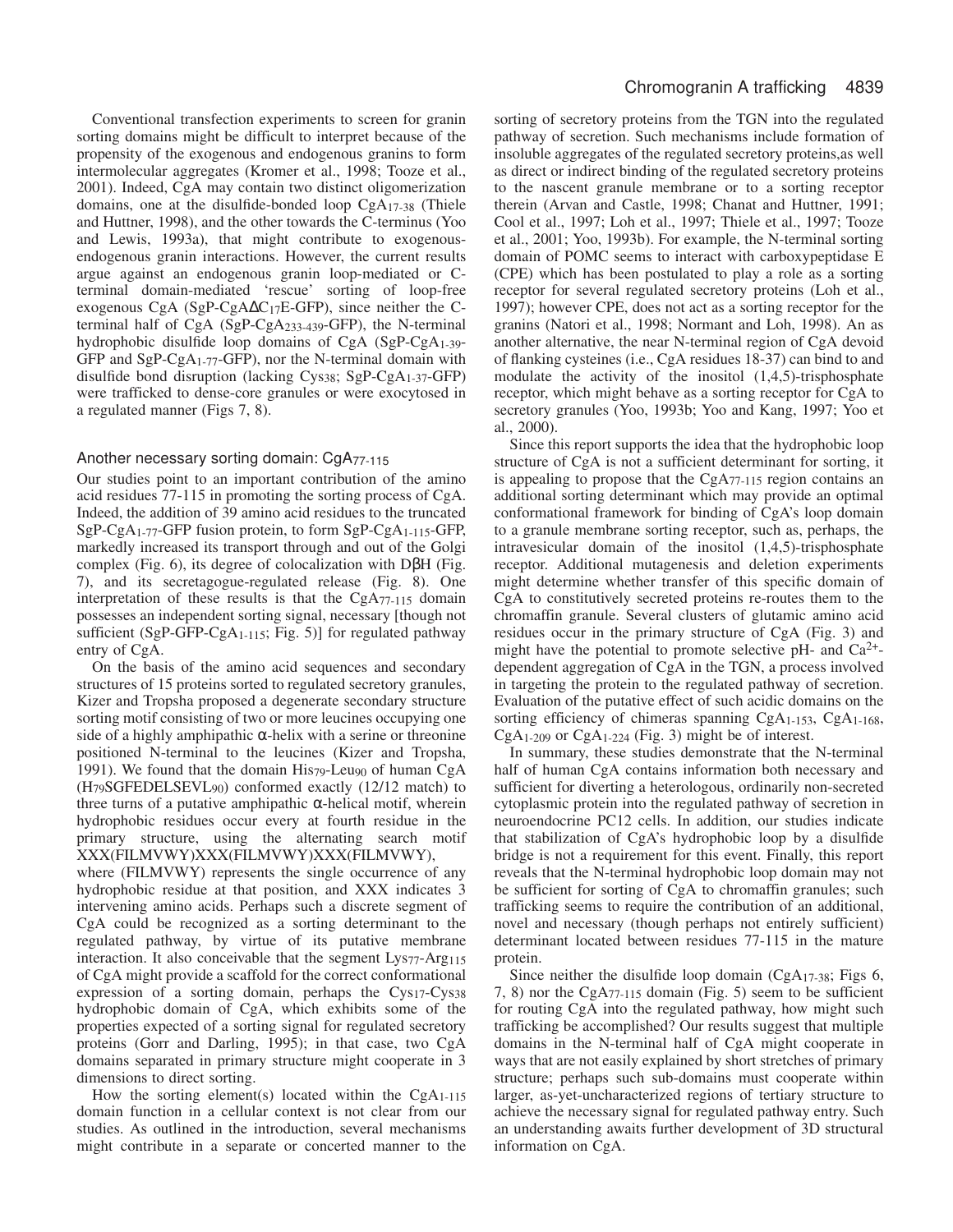This study was supported by the National Institute of Diabetes and Digestive and Kidney Diseases (K01 DK59628 to L.T.), the National Institutes of Health and the Department of Veterans Affairs (to D.T.O.). We thank Edwin Levitan (University of Pittsburgh, Pittsburgh, PA) for providing pCMV-proANF-GFP, and Gero Miesenböck (Memorial Sloan-Kettering Cancer Center, New York, NY) for the gift of pVAMP2-pHluorin. Thanks are also due to James Feramisco (UCSD Cancer Center Digital Imaging core facility, La Jolla, CA) and Thierry Fischer (Department of Cellular and Molecular Medicine, UCSD, La Jolla, CA) for their helpful discussions. We appreciate the technical assistance of Stephen McMullen (UCSD Cancer Center Digital Imaging core facility) and Katherine Harding. DNA sequencing was performed by the DNA Sequencing Shared Resource, UCSD Cancer Center, which is funded in part by NCI Cancer Center Support Grant #2 P30 CA23100-18.

### **References**

- **Arvan, P. and Castle, D.** (1998). Sorting and storage during secretory granule biogenesis: looking backward and looking forward. *Biochem. J.* **332**, 593- 610.
- **Burke, N. V., Han, W., Li, D., Takimoto, K., Watkins, S. C. and Levitan, E. S.** (1997). Neuronal peptide release is limited by secretory granule mobility. *Neuron* **19**, 1095-1102.
- **Chanat, E. and Huttner, W. B.** (1991). Milieu-induced, selective aggregation of regulated secretory proteins in the trans-Golgi network. *J. Cell Biol.* **115**, 1505-1519.
- **Chanat, E., Weiss, U., Huttner, W. B. and Tooze, S. A.** (1993). Reduction of the disulfide bond of chromogranin B (secretogranin I) in the trans-Golgi network causes its missorting to the constitutive secretory pathways. *EMBO J.* **12**, 2159-2168.
- **Chanat, E., Weiss, U. and Huttner, W. B.** (1994). The disulfide bond in chromogranin B, which is essential for its sorting to secretory granules, is not required for its aggregation in the trans-Golgi network. *FEBS Lett.* **351**, 225-230
- **Cool, D. R., Normant, E., Shen, F., Chen, H. C., Pannell, L., Zhang, Y. and Loh, Y. P.** (1997). Carboxypeptidase E is a regulated secretory pathway sorting receptor: genetic obliteration leads to endocrine disorders in Cpe(fat) mice. *Cell* **88**, 73-83.
- **Cowley, D. J., Moore, Y. R., Darling, D. S., Joyce, P. B. and Gorr, S. U.** (2000). N- and C-terminal domains direct cell type-specific sorting of chromogranin A to secretory granules. *J. Biol. Chem.* **275**, 7743-7748.
- **Gerdes, H. H., Rosa, P., Phillips, E., Baeuerle, P. A., Frank, R., Argos, P. and Huttner, W. B.** (1989). The primary structure of human secretogranin II, a widespread tyrosine-sulfated secretory granule protein that exhibits low pH- and calcium-induced aggregation. *J Biol Chem* **264**, 12009-12015.
- **Glombik, M. M., Kromer, A., Salm, T., Huttner, W. B. and Gerdes, H. H.** (1999). The disulfide-bonded loop of chromogranin B mediates membrane binding and directs sorting from the trans-Golgi network to secretory granules. *EMBO J.* **18**, 1059-1070.
- **Gorr, S. U. and Darling, D. S.** (1995). An N-terminal hydrophobic peak is the sorting signal of regulated secretory proteins. *FEBS Lett.* **361**, 8-12.
- **Gorr, S. U., Shioi, J. and Cohn, D. V.** (1989). Interaction of calcium with porcine adrenal chromogranin A (secretory protein-I) and chromogranin B (secretogranin I). *Am. J. Physiol.* **257**, E247-E254.
- **Gorr, S. U., Huang, X. F., Cowley, D. J., Kuliawat, R. and Arvan, P.** (1999). Disruption of disulfide bonds exhibits differential effects on trafficking of regulated secretory proteins. *Am. J. Physiol.* **277**, C121-C131.
- Halban, P. A. and Irminger, J. C. (1994). Sorting and processing of secretory proteins. *Biochem J.* **299**, 1-18.
- **Han, W., Li, D., Stout, A. K., Takimoto, K. and Levitan, E. S.** (1999). Ca2+ induced deprotonation of peptide hormones inside secretory vesicles in preparation for release. *J. Neurosci.* **19**, 900-905.
- Heldman, E., Levine, M., Raveh, L. and Pollard, H. B. (1989). Barium ions enter chromaffin cells via voltage-dependent calcium channels and induce secretion by a mechanism independent of calcium. *J. Biol. Chem.* **264**, 7914- 7920.
- **Helman, L. J., Ahn, T. G., Levine, M. A., Allison, A., Cohen, P. S., Cooper, M. J., Cohn, D. V. and Israel, M. A.** (1988). Molecular cloning and primary structure of human chromogranin A (secretory protein I) cDNA. *J. Biol. Chem.* **263**, 11559-11563.
- **Hirschberg, K., Miller, C. M., Ellenberg, J., Presley, J. F., Siggia, E. D.,** Phair, R. D. and Lippincott-Schwartz, J. (1998). Kinetic analysis of secretory protein traffic and characterization of golgi to plasma membrane transport intermediates in living cells. *J. Cell Biol.* **143**, 1485- 1503.
- **Iacangelo, A. L. and Eiden, L. E.** (1995). Chromogranin A: current status as a precursor for bioactive peptides and a granulogenic/sorting factor in the regulated secretory pathway. *Regul. Pept.* **58**, 65-88.
- **Kaether, C. and Gerdes, H. H.** (1995). Visualization of protein transport along the secretory pathway using green fluorescent protein. *FEBS Lett* **369**, 267-271.
- **Kelly, R. B.** (1985). Pathways of protein secretion in eukaryotes. *Science* **230**, 25-32.
- **Kim, T., Tao-Cheng, J. H., Eiden, L. E. and Loh, Y. P.** (2001). Chromogranin A, an 'on/off' switch controlling dense-core secretory granule biogenesis. *Cell* **106**, 499-509.
- **Kirshner, N. and Goodhall, M. C.** (1957). Biosynthesis of adrenaline and noradrenaline in vitro. *J. Biol. Chem.* **213**, 213-221.
- **Kizer, J. S. and Tropsha, A.** (1991). A motif found in propeptides and prohormones that may target them to secretory vesicles. *Biochem. Biophys. Res. Commun.* **174**, 586-592.
- **Kromer, A., Glombik, M. M., Huttner, W. B. and Gerdes, H. H.** (1998). Essential role of the disulfide-bonded loop of chromogranin B for sorting to secretory granules is revealed by expression of a deletion mutant in the absence of endogenous granin synthesis. *J. Cell Biol.* **140**, 1331- 1346.
- **Lang, T., Wacker, I., Steyer, J., Kaether, C., Wunderlich, I., Soldati, T., Gerdes, H. H. and Almers, W.** (1997). Ca2+-triggered peptide secretion in single cells imaged with green fluorescent protein and evanescent-wave microscopy [published erratum in *Neuron* (1997) **19**, following 463]. *Neuron* **18**, 857-863.
- **Lochner, J. E., Kingma, M., Kuhn, S., Meliza, C. D., Cutler, B. and Scalettar, B. A.** (1998). Real-time imaging of the axonal transport of granules containing a tissue plasminogen activator/green fluorescent protein hybrid. *Mol. Biol. Cell* **9**, 2463-2476.
- Loh, Y. P., Snell, C. R. and Cool, D. R. (1997). Receptor-mediated targeting of hormones to secretory granules: role of carboxypeptidase E. *Trends Endocrinol. Metab.* **8**, 130-137.
- **Mahata, S. K., O'Connor, D. T., Mahata, M., Yoo, S. H., Taupenot, L., Wu, H., Gill, B. M. and Parmer, R. J.** (1997). Novel autocrine feedback control of catecholamine release. A discrete chromogranin a fragment is a noncompetitive nicotinic cholinergic antagonist. *J. Clin. Invest.* **100**, 1623- 1633.
- **Miesenböck, G., de Angelis, D. A. and Rothman, J. E.** (1998). Visualizing secretion and synaptic transmission with pH-sensitive green fluorescent proteins. *Nature* **394**, 192-195.
- **Natori, S., King, A., Hellwig, A., Weiss, U., Iguchi, H., Tsuchiya, B., Kameya, T., Takayanagi, R., Nawata, H. and Huttner, W. B.** (1998). Chromogranin B (secretogranin I), a neuroendocrine-regulated secretory protein, is sorted to exocrine secretory granules in transgenic mice. *EMBO J.* **17**, 3277-3289.
- **Normant, E. and Loh, Y. P.** (1998). Depletion of carboxypeptidase E, a regulated secretory pathway sorting receptor, causes misrouting and constitutive secretion of proinsulin and proenkephalin, but not chromogranin A. *Endocrinology* **139**, 2137-2145.
- **Parmer, R. J., Xi, X. P., Wu, H. J., Helman, L. J. and Petz, L. N.** (1993). Secretory protein traffic. Chromogranin A contains a dominant targeting signal for the regulated pathway. *J. Clin. Invest.* **92**, 1042-1054.
- **Parmer, R. J., Mahata, M., Mahata, S., Sebald, M. T., O'Connor, D. T. and Miles, L. A.** (1997). Tissue plasminogen activator (t-PA) is targeted to the regulated secretory pathway. Catecholamine storage vesicles as a reservoir for the rapid release of t-PA. *J. Biol. Chem.* **272**, 1976-1982.
- **Roda, L. G., Nolan, J. A., Kim, S. U. and Hogue-Angeletti, R. A.** (1980). Isolation and characterization of chromaffin granules from a pheochromocytoma (PC 12) cell line. *Exp. Cell Res.* **128**, 103-109.
- Sanchez-Margalet, V., Lucas, M. and Goberna, R. (1996). Pancreastatin: further evidence for its consideration as a regulatory peptide. *J. Mol. Endocrinol.* **16**, 1-8.
- **Scalettar, B. A., Swedlow, J. R., Sedat, J. W. and Agard, D. A.** (1996). Dispersion, aberration and deconvolution in multi-wavelength fluorescence images. *J. Microsc.* **182**, 50-60.
- Schubert, D. and Klier, F. G. (1977). Storage and release of acetylcholine by a clonal cell line. *Proc. Natl. Acad. Sci. USA* **74**, 5184-5188.
- **Taupenot, L., Remacle, J. E., Helle, K. B., Aunis, D. and Bader, M. F.**